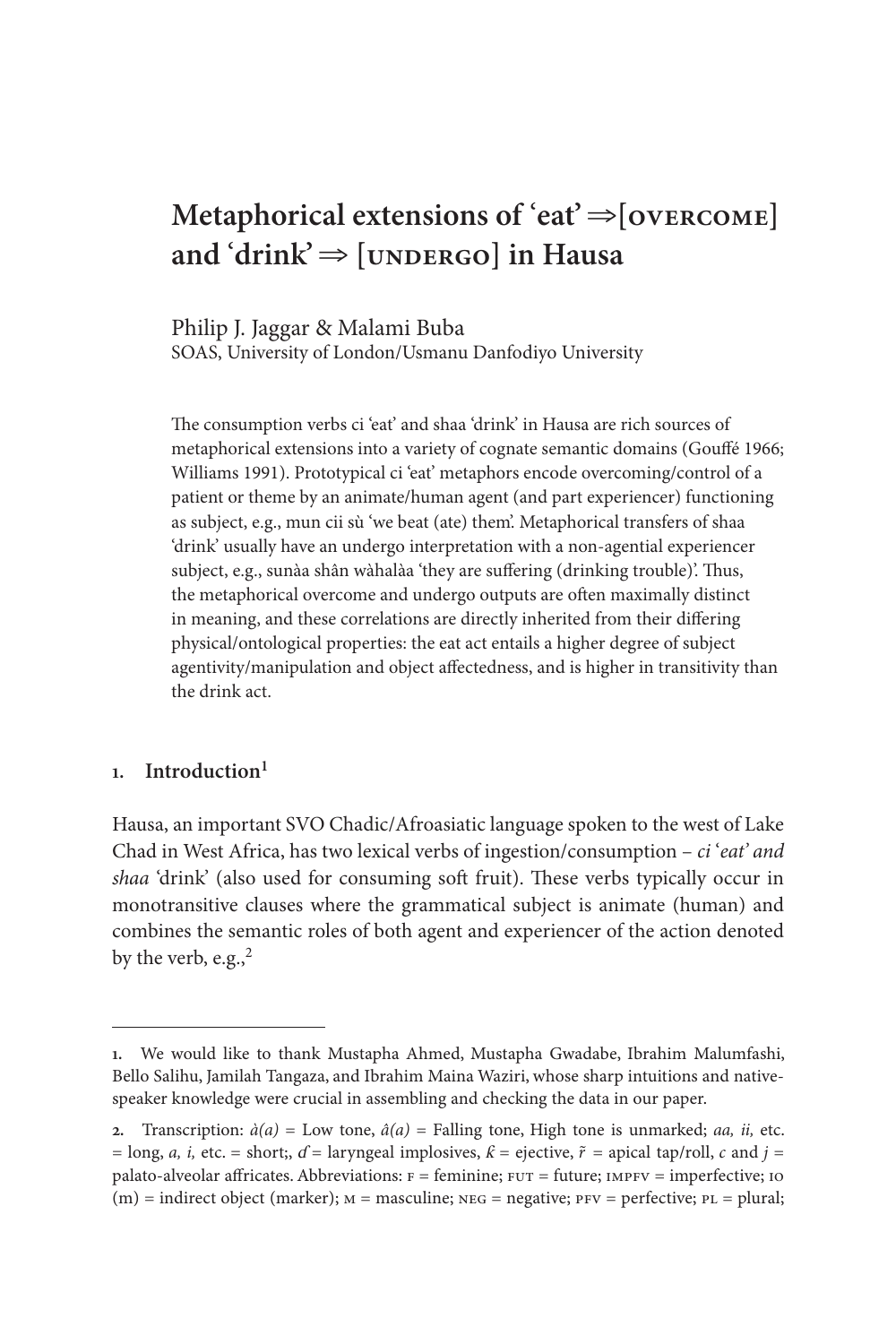- 1. naa ci àyàbà 1sG.PFV eat banana 'I ate a banana.'
- 2. zân shaa ruwaa FUT.1sG drink water 'I'll drink (some) water.'

As in many languages, these bodily consumption verbs are also sources of metaphorical mappings into a variety of (sometimes overlapping) semantic domains with basic correlates rooted in real-world physical experiences. In this regard, studies such as Lakoff & Johnson (1980, 1999), Johnson (1987), Heine (1997), Gibbs & Steen (1999), and Talmy (2000) provide an explication of the link between human conceptualization, categorization, and the nature of the spatio-physical world we inhabit, and Lakoff & Johnson's (1980) study is especially relevant in documenting the function and pervasiveness of metaphor and metaphoric categories (in English). With specific regard to metaphorical extensions of 'eat' and 'drink', whose primary senses are physical, the key question to be answered is: do these two verbs have intrinsic properties which generally exclude each other in metaphorical expressions, and if so what are these properties?

Turning to Hausa, there are two previous studies on ci 'eat' and shaa 'drink'– Gouffé (1966) and Williams (1991) – and these works, in particular that of Williams, consider some of the same language facts as we do here, and so represent the startingpoint for our analysis. Gouffé's (166: 99ff.) proposed features account has "physiological" ci 'eat' expressing an "exercised" role in metaphorical transfers, and shaa 'drink' has an 'undergone' interpretation, with all such functions subsumed under an umbrella concept he termed "appropriation". This division basically corresponds to our "agentive subject" vs. "affected subject" dichotomy respectively (as presented below). Williams (1991) argues that Gouffé's features provide an incomplete explanation of the various metaphorical extensions of the two verbs, and instead he proposes a "radial categories" model (after Lakoff 1987) which assumes that "the various meanings of these two verbs in idiomatic expressions need not have any particular, specific meaning in common" (p. 331), i.e., Williams is essentially a "splitter", Gouffé more of a "lumper". Our own semantic classification overlaps partially with Williams' (and Gouffe's) model, but differs by showing that a significant number of  $EAY/DRINK$ metaphors in Hausa do in fact correlate ontologically with the core meanings of these two bodily consumption verbs, and so have a non-arbitrary, real-world grounding. Although the metaphorical senses are diverse and the divergence increases along

 $SG = singular$ ;  $S\text{NOTV} = subjunctive$ ;  $1/2/3/4 = first/second/third/fourth person$ .  $# = semantic$ cally anomalous.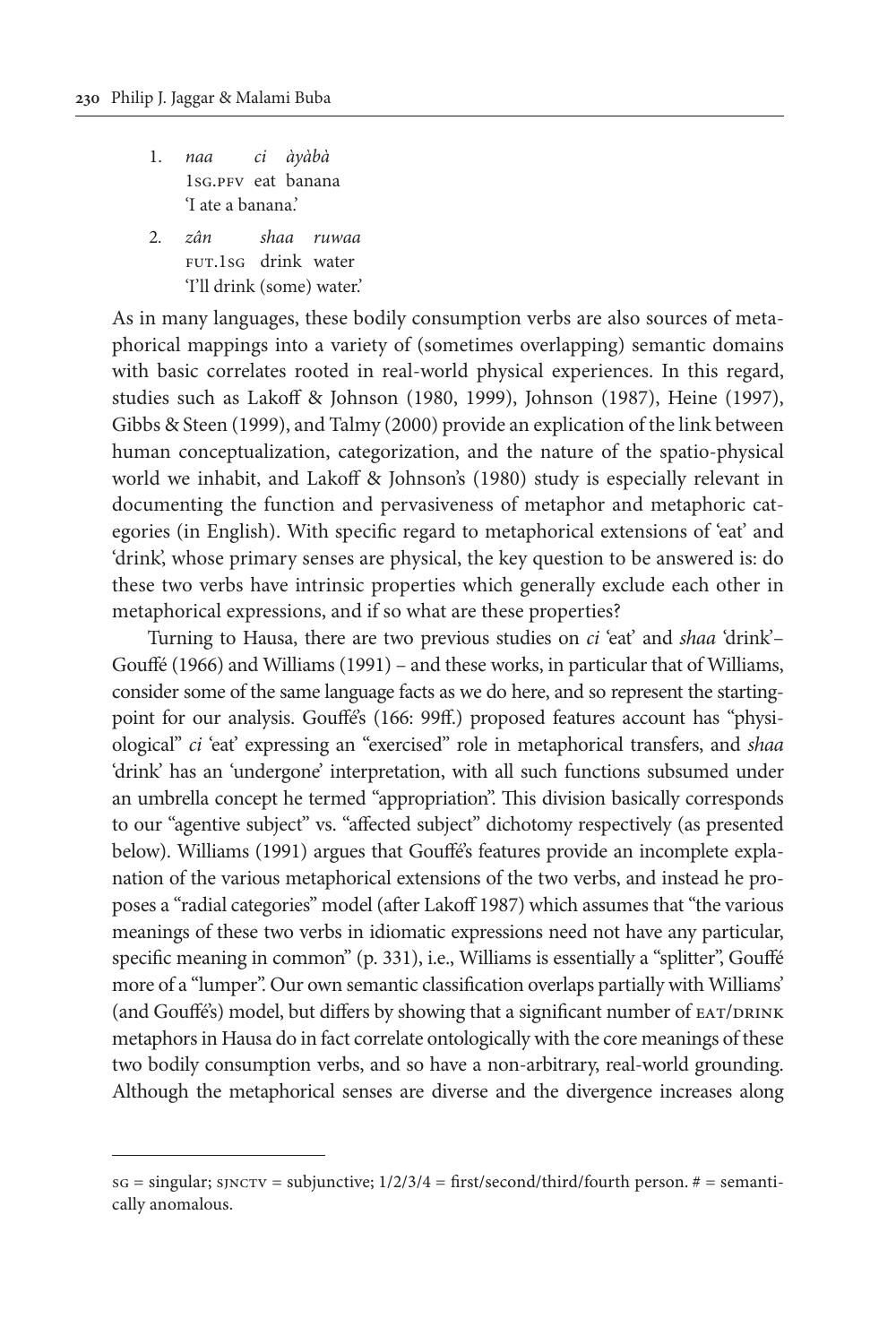a continuum – cf. Gouffé's reference to "chaos des faits" (p. 106) and Abraham's (1962: 136–38, 793–94) more than 20 subheadings each for ci and shaa – we believe that Williams' account is unnecessarily complicated, and that valid semantic generalizations are possible, even at the cost of some oversimplification. Our account also represents a refinement of earlier approaches in that we present a more precise characterization of how the syntactic functions and semantic roles of core arguments line up in ci 'eat' and shaa 'drink' expressions in Hausa.

All the naturally-occurring data in this paper have been rigorously crosschecked for acceptability. Where we encountered inter- and intra-speaker variation and occasional uncertainty in usage – a common problem in metaphor analysis – we decided to go with the mutually supportive majority choices which were accepted by Malami Buba (the second author) (see also Williams 1991 for dialectal variation). Gouffé (1966), we note, relies heavily on data from two earlier dictionaries - Bargery (1934: 154–56, 918), essentially repeated in Abraham (1962: 136–39, 793–95) – but a number of the 'eat' and 'drink' metaphors they cite are neither used nor even recognized by the speakers we consulted. It is also significant that almost all the 'eat' and 'drink' Hausa metaphors have direct analoguesin Bole, a closely related West Chadic language (Ibrahim Maina Waziri, p.c., 2008).

#### **2 !e hypothesis**

Despite the fact that the (animate) subjects of both ci 'eat' and shaa 'drink' combine agential and experiencer roles, they align with different ontological perceptions, so when operating in metaphorical contexts they often select different complement (direct object) arguments, their syntactic subjects often fulfil different semantic roles, and they typically express different but still intuitively verifiable senses. We say 'often, typically' etc. because, as is often the case with semantic extensions, the base  $\Rightarrow$  metaphor target mapping is not a perfect one-to-one match, i.e., the two verbs are not always mutually exclusive in their distribution, and in some cases they can be interchangeable for some speakers (§5.1). In spite of this, from a cognitive viewpoint, the basic semantic cut which can be abstracted away in the metaphoric domain is formulated in our working hypothesis (3) as follows:

(3)  $ci$  'eat'  $\Rightarrow$  OVERCOMING = [+CONTROL]  $shaa'$ drink'  $\Rightarrow$  UNDERGOING =  $[-$  CONTROL]

Examples  $(4-5)$  illustrate canonical  $EAT-$  and  $DRINK-metaphors$ :

(4) mun cii sù 1PL.PFV eat 3PL 'We really beat (ate) them.' (e.g., in a game)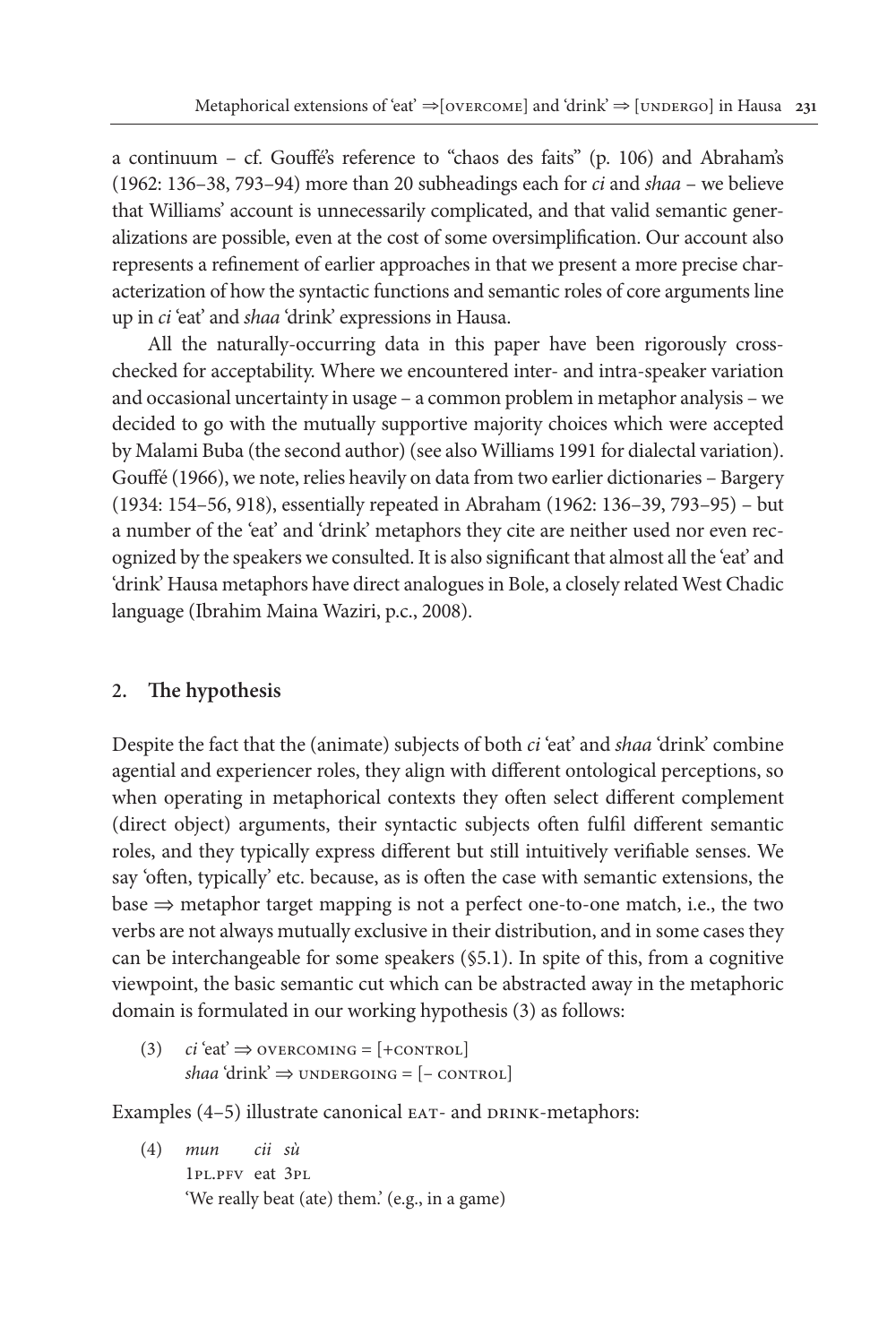- (5) 'yan-wàasanmù sun ci kwâf players.of.1PL 3PL.PFV eat cup 'Our players won the cup.'
- (6) sunàa shân wàhalàa 3PL.IMPFV drinking.of trouble 'They are really suffering trouble/difficulty.'
- (7) mun shaa raanaa yâu 1PL.PFV drink sun today 'We've really suffered (have drunk) the sun today.'

Examples  $(4-5)$  and  $(6-7)$  differ sharply and obviously in their meanings. These distinct metaphoric elaborations are not accidental, but are deducible from the differing primary senses of the two verbs, reflecting differing conceptualizations of their physical properties (see also Wierzbicka 1982: 774ff., Newman 1997; Newman in this volume). The unifying principles, based on real-world knowledge and perception, also provide a plausible and coherent explanation for the various collocations (see also Yusuf 1984 for some collocational uses of shaa).

Both ci 'eat' and shaa 'drink', in their central consumption usages, occur in single-participant clauses with animate (human) eater/drinker subjects which are at the same time agents and experiencers of the eat/drink act, i.e., both verbs take "affected subjects/agents". (As noted by Naess (this volume) the effect on the object/ theme (food/liquid) is of little or no importance in contrast to the impact on the agent/experiencer, i.e., satisfying hunger, quenching thirst, etc.) When extended metaphorically, the roles are still determined by the head verb meaning and the prototypical pattern is identical – single-participant clauses with human subjects and inanimate themes/objects (exx. 5–7), or two-participant expressions with a human patient who undergoes the action (ex. 4). However, the semantic properties of the verb and complement argument mean that the roles of the respective subjects now diverge. The subject referents retain their experiencer roles, and  $ci$  'eat' (= metaphorical 'overcome, win, conquer', etc.) inherits its agential subject, but the subject of shaa 'drink' now takes on a *non*-agential (= 'undergo, suffer, endure' etc.) interpretation, i.e., the two outputs are maximally distinct in meaning.

To account for this agential/non-agential semantic opposition, we propose that the core extended meaning of  $ci$  'eat' denotes: (a) OVERCOMING/CONTROL/ MANIPULATION etc. of an inanimate theme (ex. 5) or patient (ex. 4) by an animate (human) agential subject which is also an experiencer; and that (b) this is a natural reflex of the physiological properties of the eating action itself which entails maximal, high-impact manipulation of the object (solids), which undergoes a physical transformation, a perceptible change of state. The basic EAT construction therefore combines a relatively high degree of (subject) agential activity with a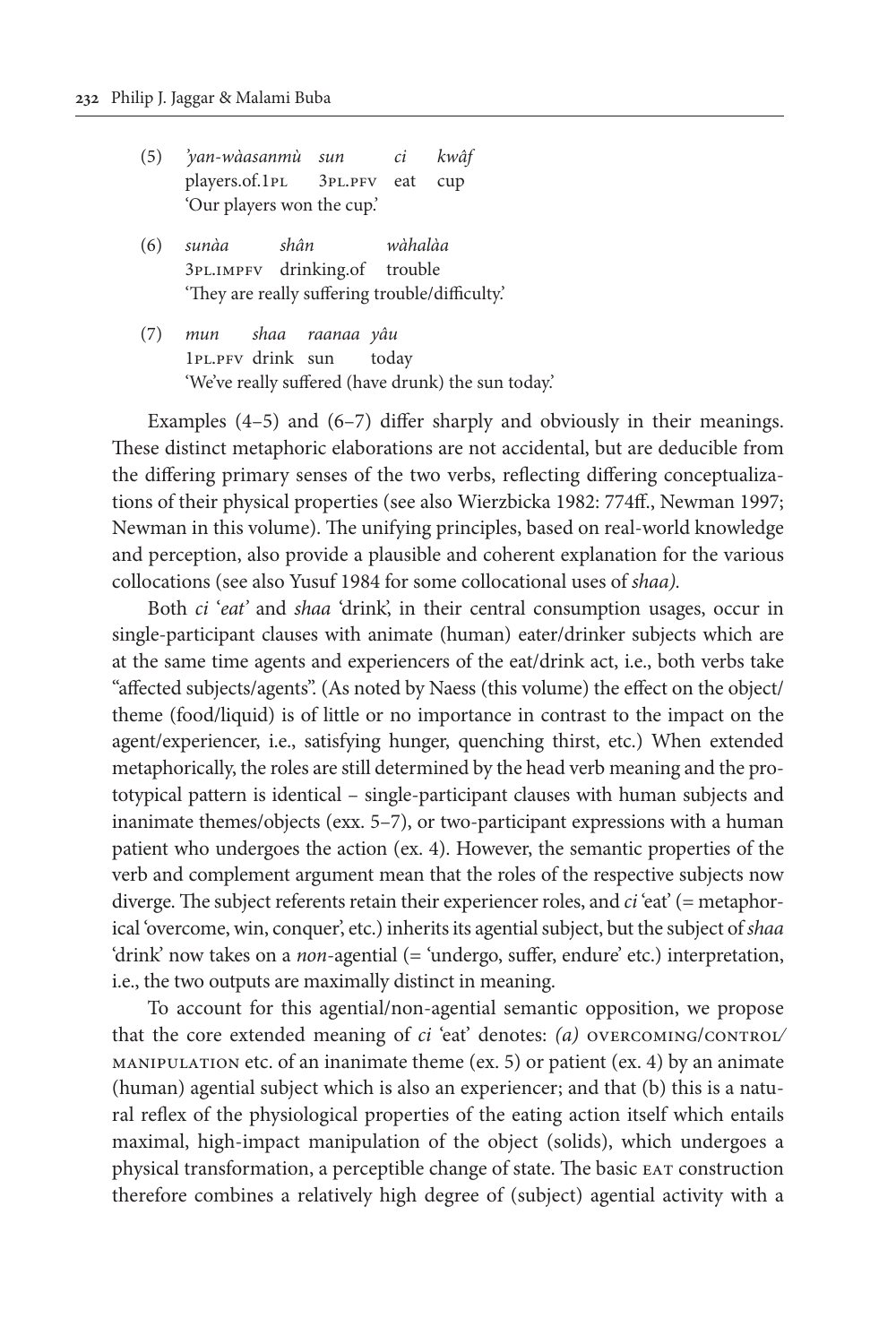similarly strong degree of "object affectedness" (see Newman 1997; this volume, and §3 below). The default derivative sense of shaa 'drink', in contrast, is one of a non-volitional sentient (human) subject UNDERGOING/ENDURING etc. an experience or sensation (the thematic object/stimulus), i.e., NON-CONTROL, and again this sense is ultimately inherited from the physiological characteristics of the base verb activity – the act of drinking entails minimal impact on the object (liquid), combining a reduced level of agential input with a relatively low degree of object affectedness (see §4).

Since both verbs take "affected subjects/agents", as such they are both less than prototypically transitive (see also Naess in this volume).<sup>3</sup> However, as noted above, 'eating' is more forceful than 'drinking' which is a more passive activity, so they are not symmetrical, and it is these distinctive features which motivate and explain the derivative metaphorical usages of  $EAT \Rightarrow OVERCOME$  and  $DRINK \Rightarrow UNDERGO$ in Hausa. Metaphorical shaa is especially common in adversative contexts, usually to the exclusion of ci, e.g., mun shaa raanaa yâu 'we've really suffered (drunk) the sun today' (1PL.PFV drink sun today) is felicitous, but not the semantically anomalous #mun ci raanaa yâu. In such expressions with shaa 'undergo', the experiencer role is aligned with the subject which has patient-like properties, and the theme ('sun') is the stimulus. Conversely, metaphorical ci regularly occurs in constructions where the subject is strongly and primarily agential, where the object has the

Both verbs also exceptionally permit morphological causatives (so-called "Grade 5"verbs), which otherwise only apply to base intransitives. Thus:  $ci$  'eat'  $\Rightarrow$   $ciya\tilde{r}/cii$  (dà) 'feed (animals), support, subsidize', shaa 'drink'  $\Rightarrow$  shaa(yar̃) (dà) 'water, give water to (animals)'. They share this restricted derivational patterning with a specifiable subset of transitive verbs expressing cognition, perception, communication etc., which can also be causativized, e.g., sanìi 'know'  $\Rightarrow$  sanar̃ (dà) 'inform', and the necessary generalization is that all of the above verbs behave like inactive-intransitive verbs in respect of causativization. Examples: naa ci àbinci 'I've eaten  $(food)' \Rightarrow$  causative dà mèe zân cii dà ìyaalìinaa? 'what can I support my family with?'; cf. (a) inactive-intransitive Audù yaa taashì 'Audu got/woke up'  $\Rightarrow$  causative naa taa dà Audù 'I got/ woke Audu up'; and (b) with the base cognition verb sanìi 'know', sarkii yaa san làabaar̃in 'the chief has ascertained the news'  $\Rightarrow$  causative naa sanar $\sim$  dà sarkii làabaar̃ ìn 'I informed the chief of the news'.

This co-distribution is attributable to the fact that both verbs are semantically complex, i.e., the animate (human) agential subject of both 'eat' and 'drink' fulfils the dual role of an experiencer or affected subject, exactly as it does with inactive cognition verbs like 'know'  $\Rightarrow$  causative 'inform', 'understand'  $\Rightarrow$  'explain', etc. (Amberber 2002 refers to this process as "coindexing" of the agent and goal arguments). The co-patterning of verbs of ingestion/consumption and cognition/perception in causative constructions is well-documented crosslinguistically, e.g., in related Afroasiatic languages like Amharic and Berber, and in south Asian languages (see Haspelmath 1994: 159–61, Dixon & Aikhenwald 2000: 64ff., Amberber 2002; Shibatani & Pardeshi 2002; Naess, this volume).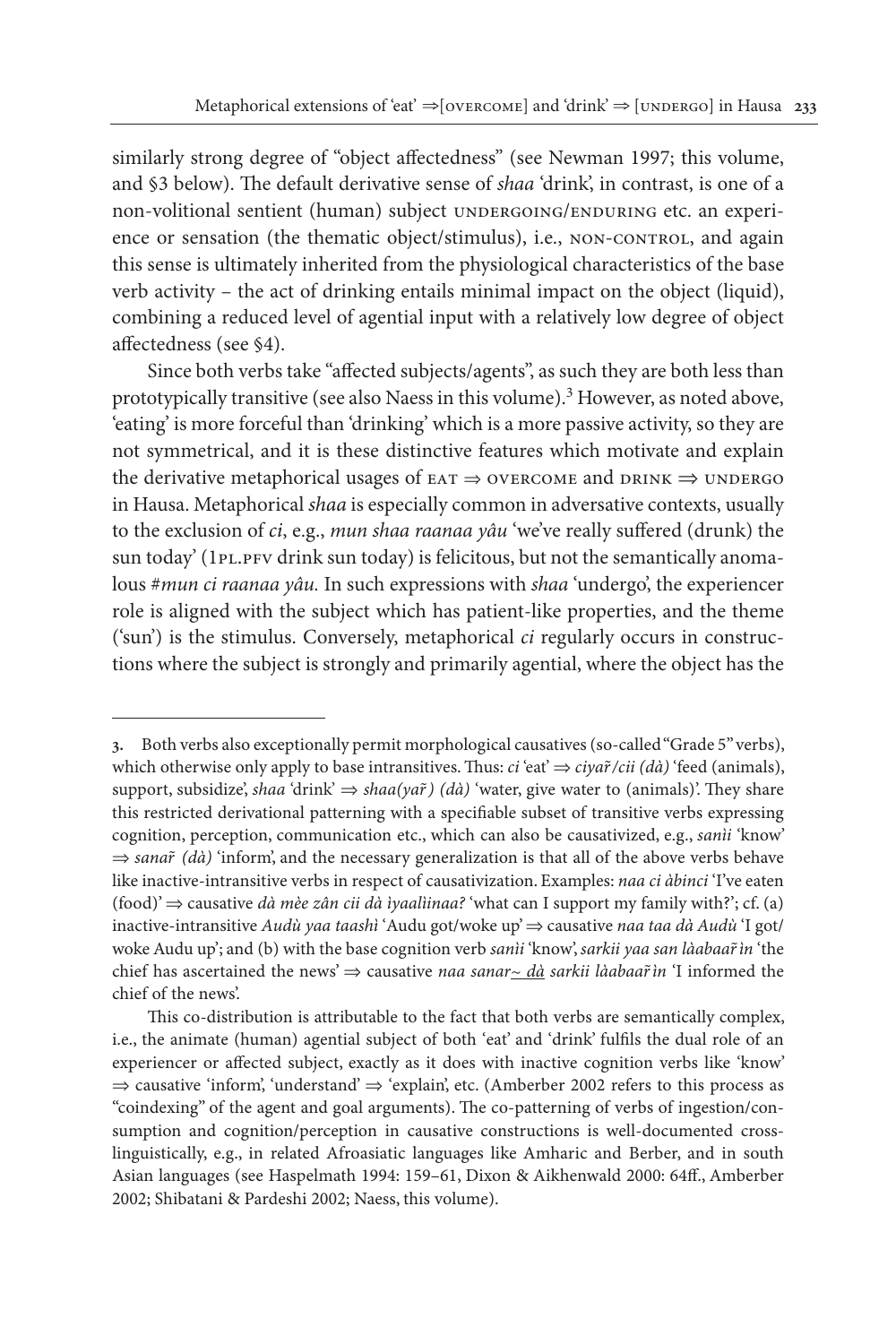situational role of theme or a human patient, and where shaa would be inadmissible, e.g., mun cii sù 'we beat (ate) them' (1PL.PFV eat 3PL), but not #mun shaa sù.

These examples satisfy our working definitions as formulated in (3) and the correlations are direct and understandable (bearing in mind that the boundaries are not always clearcut). $4$  The correlations are also consistent with a number of the Hopper and Thompson (1980) diagnostics for transitivity. Since  $ci$  in its source 'eat' sense, entails both a higher degree of agential involvement and a greater measure of physical/kinetic activity directed at its object than does shaa 'drink', so ciclauses rank higher than shaa-constructions on the transitivity scale. Neither verb is maximally transitive (as noted above), but ci 'eat' is more transitive than shaa 'drink'. Table 1 summarizes the salient semantic facts:

| Base<br>meaning |              | $S = A/E$ O affected $\Rightarrow$ Metaphor $S = A$ $S = E$ |                                                                |     |         |     | $Q = P/T$ $Q = STIM$ |
|-----------------|--------------|-------------------------------------------------------------|----------------------------------------------------------------|-----|---------|-----|----------------------|
| 'eat'           | yes<br>$A++$ | $yes++$                                                     | OVERCOME<br>'overcome'<br>'control'<br>'conquer'<br>'dominate' | yes | yes     | yes | no                   |
| 'drink'         | ves          | yes                                                         | <b>UNDERGO</b><br>'undergo'<br>'endure'<br>'suffer'            | no  | $yes++$ | no  | yes                  |

**Table 1.** Hausa 'eat' and 'drink': Prototypical syntactic functions and semantic roles in metaphorical extensions

Key:  $A = agent$ ;  $E = experience$ ;  $O = object$ ;  $P = patient$ ;  $S = subject$ ; STIM = stimulus;

 $T =$  theme

++ = relatively high value for semantic role

In the interests of completeness, we list several lexically-determined exceptions to the canonical usages. In naa ci kurèe 'I made a mistake' (1sG.pfv eat mistake), ci occurs even though the subject is clearly not volitional. Conversely, idiomatic taa shânyee shi 'she bewitched him' (3fsG.pfv drink up  $3$ MSG), with a derivative form of shaa, has an agential subject, as it does in the collocational taa shaa kân màtsalàr̃ 'she solved the problem' (lit. 'she drank head of problem'), in addition to yaa shaa minì kâi 'it irritated me/got on my nerves' (lit. 'it drank to/ for me head), where the subject is the causer or stimulus. In the context of our own explanatory model, such idiosyncratic variation, though marginal, remains unexplained. One of the limitations of metaphor methodology is that definitions rarely, if ever, provide necessary and sufficient conditions for category membership, and Hausa is no exception (see also §5.1).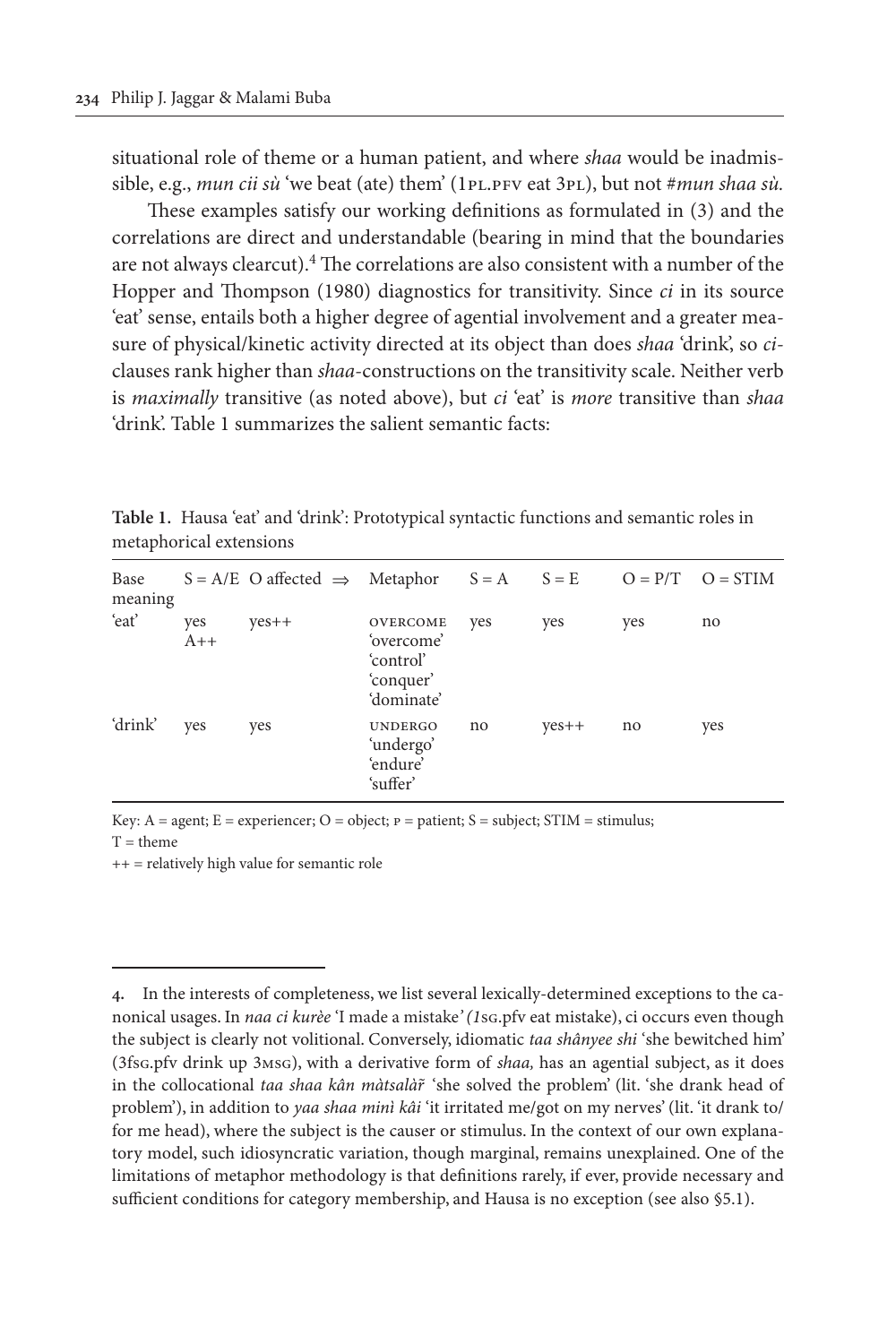# **PROTOTYPICAL** *9?* = **OVERCOME CONTROL/DOMINATION:** '**eat, consume, devour'** '**overcome, conquer, overpower, take over,** destroy', etc.; SUBJECT = AGENT (+ EXPERIENCER) OR CAUSER, OBJECT  $=$  THEME OR PATIENT

In order to organize the corpus into approachable categories, we begin with the simplest and clearest cases – metaphorical contexts where only  $ci$  is admissible and so is in sharp contrast. There are several closely related metaphorical clusters in which only *ci* 'eat' is licensed, typically with 'overcoming', 'winning', 'conquering', 'taking (over)', 'acquiring', etc. semantic predicates, and we group these cognate CONTROL/DOMINATION functions under the cover-term OVERCOME (cf. Williams 1991: 332-33).<sup>5</sup> The examples below illustrate canonical *ci*-based metaphors single-participant clauses with human agents (also experiencers) as clausal subjects, and either inanimate themes (representing a material object or abstract entity) or human patients as object arguments. The representative examples we cite, some of them idiomatic, are based on the judgements of Malami Buba (the co-author) and our other Hausa-speaking consultants (allowing, as ever, for possible idiolectal and localized differences).

- 8. zân ci kwalàr̃kà FUT.1sG eat collar.of.2MSG 'You'll regret it.' (lit. 'I'll eat (i.e., grab) your collar.')
- 9. zaa tà  $\widetilde{r}$ r̃ àbâawaa FUT 3FSG eat exam 'She will pass the exam.'
- 10. naa ci caaca 1sG.PFV eat gambling 'I won (at) gambling.'

<sup>5.</sup> There is a parallel relationship in the formation of English binomials, where Benor and Levy (2006: 239ff.) show that the ordering in complementary pairings can be determined by, inter alia, a real-world "power" constraint which places the more central (powerful) element in first position, e.g., 'EATING AND DRINKING', 'cat and mouse', 'man and boy', etc. The fixed phrase mun ci mun shaa mun yi bànƙas 'we've eaten, drunk and are completely stuffed' (1PL.PFV eat 1PL.PFV drink 1PL.PFV do being stuffed) illustrates. The ordering of such conjoins in English is therefore governed by similar real-world constraints as the occurrence of EAT and DRINK metaphors in Hausa – eating requires a larger measure of potency, intensity and control and so typically expresses 'overcome, conquer' etc. in metaphors, and this relationship is analogous to the binomial sequencing requirement that the more powerful element normally occurs initially. The same (or similar) underlying extralinguistic constraint motivates distinct but related linguistic phenomena.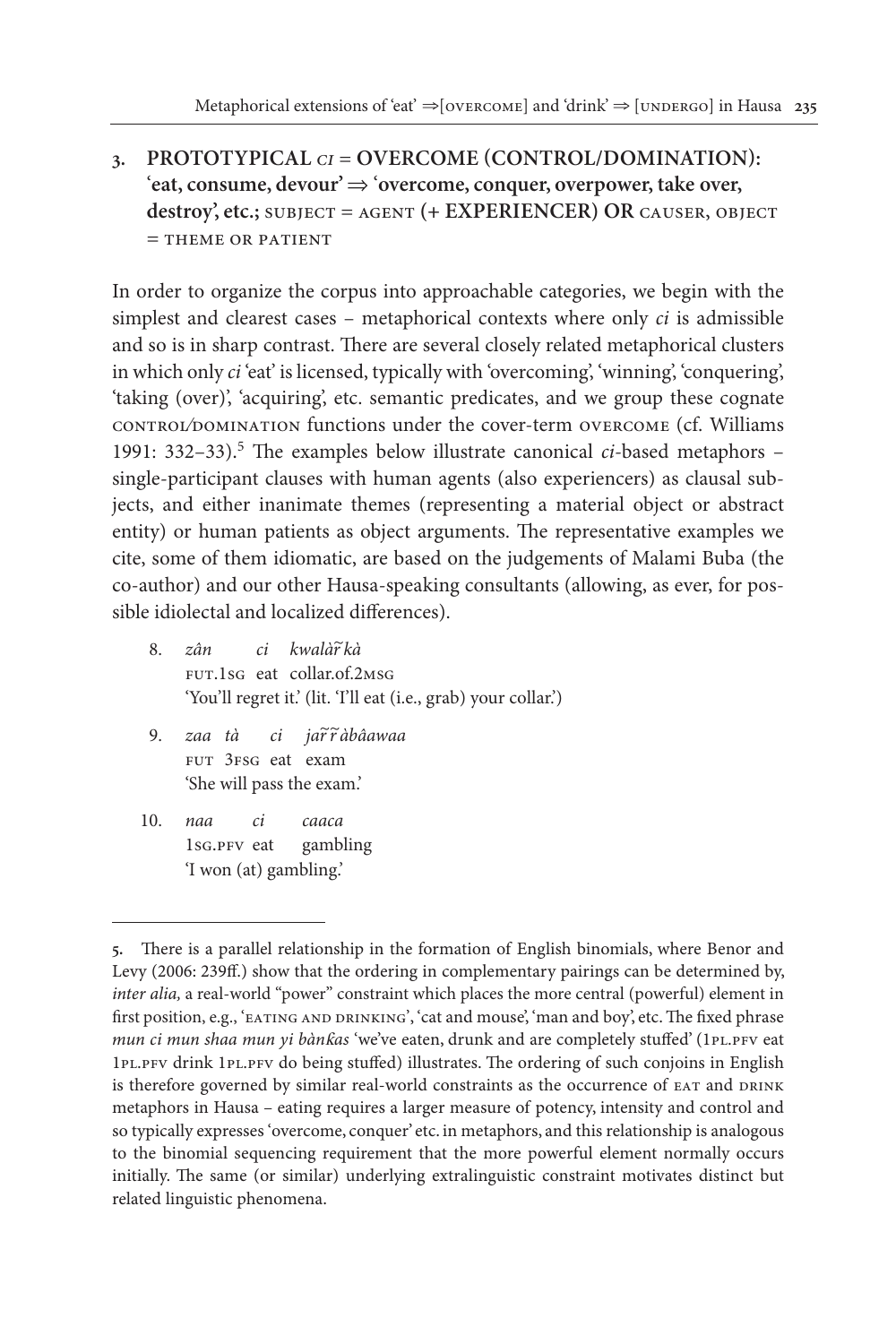Example (11) adds a human patient to (10):

- 11. naa cii shì caaca 1sg. PFV eat 3MSG gambling 'I beat him (at) gambling.'
- 12. ɗaalìbii yaa ci littaafìi student 3MSG.PFV eat book 'The student read the book thoroughly.'
- 13. ɗan sarkii zâi ci sàrautàa son.of emir FUT.3MSG eat kingship 'The emir's son will get/secure the kingship.'

Examples (14–15), inter alia, nicely illustrate the control/overpowering dimension (being overpowered by a river, human mastery over iron ore):

- 14. kòogii yaa cii shì river 3MSG.PFV eat 3MSG 'He drowned.' (lit. 'The river ate him.')
- 15. yanàa cîn tamaa 3MSG.IMPFV eating.of iron ore 'He's a blacksmith.' (lit. 'He is eating iron (ore).')
- 16. wasu ɓàràayii sun ci kàasuwaa jiyà some thieves 3PL.PFV eat market yesterday 'Some thieves cleaned up (in) the market yesterday.'
- 17. mun ci rabìn hanyàa 1PL.PFV eat half.of way 'We've completed half the journey.'
- 18. an cii mù tàarar̃ nair~àa dubuu 4PL.PFV eat 1PL fine.of naira thousand 'We've been fined one thousand naira.' (lit. 'One has eaten us fine of ... ')
- 19. mazaa dà maataa duk zaa sù ci mòoriyar̃ wannàn maagànii men and women all FUT 3PL eat benefit.of this medicine 'Men and women will all gain the benefit of this treatment.'
- 20. 'yan-wàasanmù sun ci kwâf players.of.1PL 3PL.PFV eat cup 'Our players won the cup.'

(cîi, the verbal noun of ci 'eat', can also mean 'goal' in football)

21. maayèe yaa ci kùrwar̃ yaaròo sorcerer 3MSG.PFV eat spirit.of boy 'The sorcerer has taken over the boy's spirit.'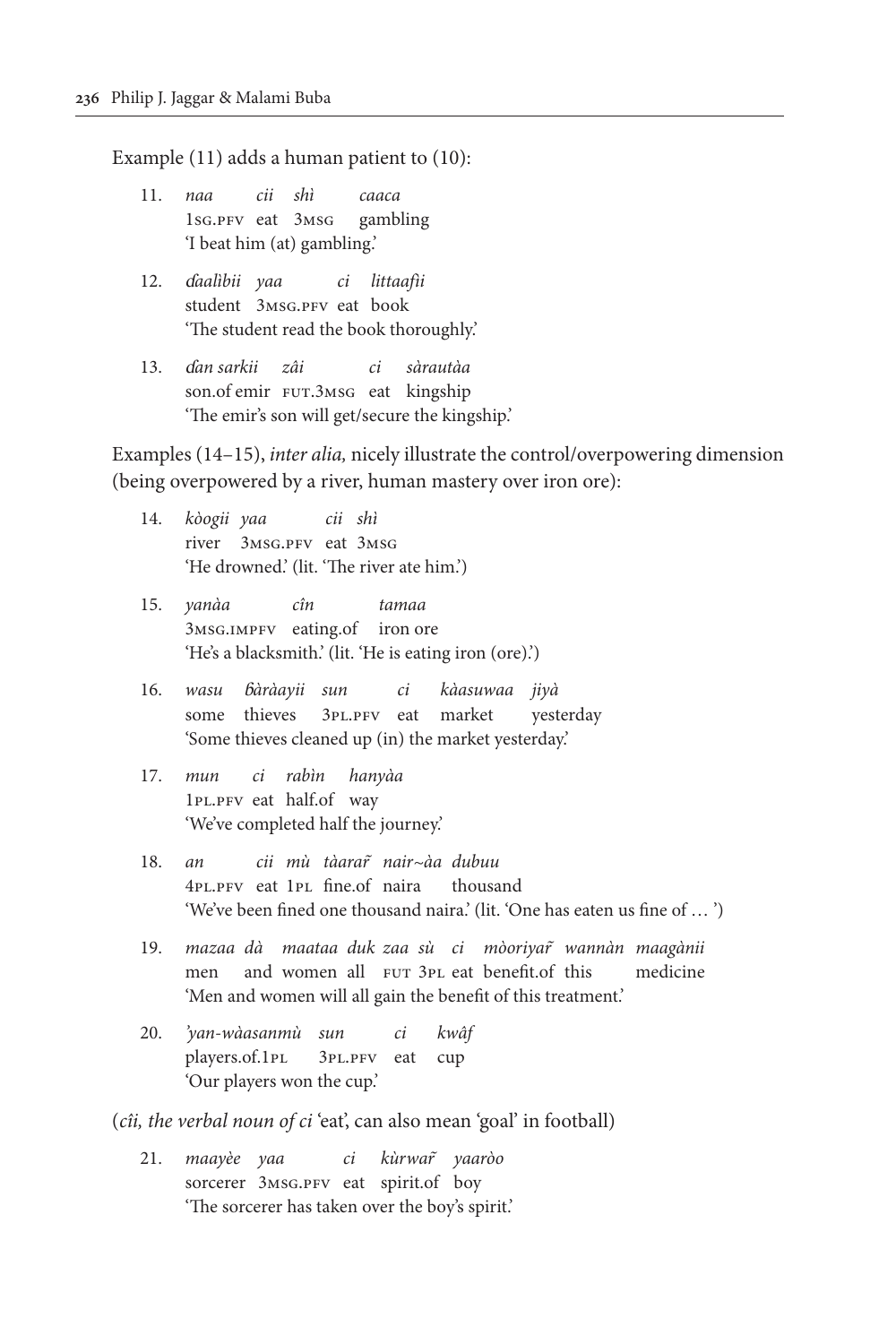- 22. zaa mù ci nasar̃àa FUT 1PL eat success 'We will succeed.'
- 23. Yaa ci naamàanaa 3MSG.PFV eat meat.of.1sG 'He talked about me behind my back.' (lit. 'He ate my meat.')
- 24. yaa cii mîn àlbasàa 3MSG.PFV eat 1sG.IO onion 'He queered my pitch.' (i.e., 'spoiled my chances') (lit. 'He ate my onion', i.e., He interfered by approaching someone with a matter before I could)
- 25. kaa ci laadan kuturuu 2MSG.PFV eat money.of leper 'You've taken on the task (so you should see it through).' (lit. 'you have eaten the money of the leper', i.e., you (the barber) have taken the leper's money so you must shave his head)
- 26. mun ci kwaakwàa 1PL PFV eat coconut 'We've had a hard time.' (lit. 'We've eaten coconut.', which is hard and so difficult to eat)

Example (27) illustrates the related 'appropriation' sub-domain:

27. yaa ci kuɗin jàma'àa 3MSG.PFV eat money.of people 'He embezzled the people's money.'

Example (28) contains the complex verb *cim mà* (= *cii mà*) with the semantically analogous meaning 'accomplish, fulfil':

28. naa cim mà buurìinaa 1sg. PFV eat iom ambition.of.1sg 'I fulfilled my ambition.'

Ci can be used for (usually aggressive) sexual conquest:

29. Muusaa yaa ci yaarinyàr̃ Musa 3MSG.PFV eat girl.the 'Musa had sex with the girl.'

The clausal subject can be the inanimate (non-agential) causer of an action or event, in which case the consequences are typically negative, e.g.,

|      | 30. <i>wannàn shirìn zâi</i> |                                       | ci kuɗii dà yawàa |  |
|------|------------------------------|---------------------------------------|-------------------|--|
| this |                              | plan.the FUT.3MSG eat money with much |                   |  |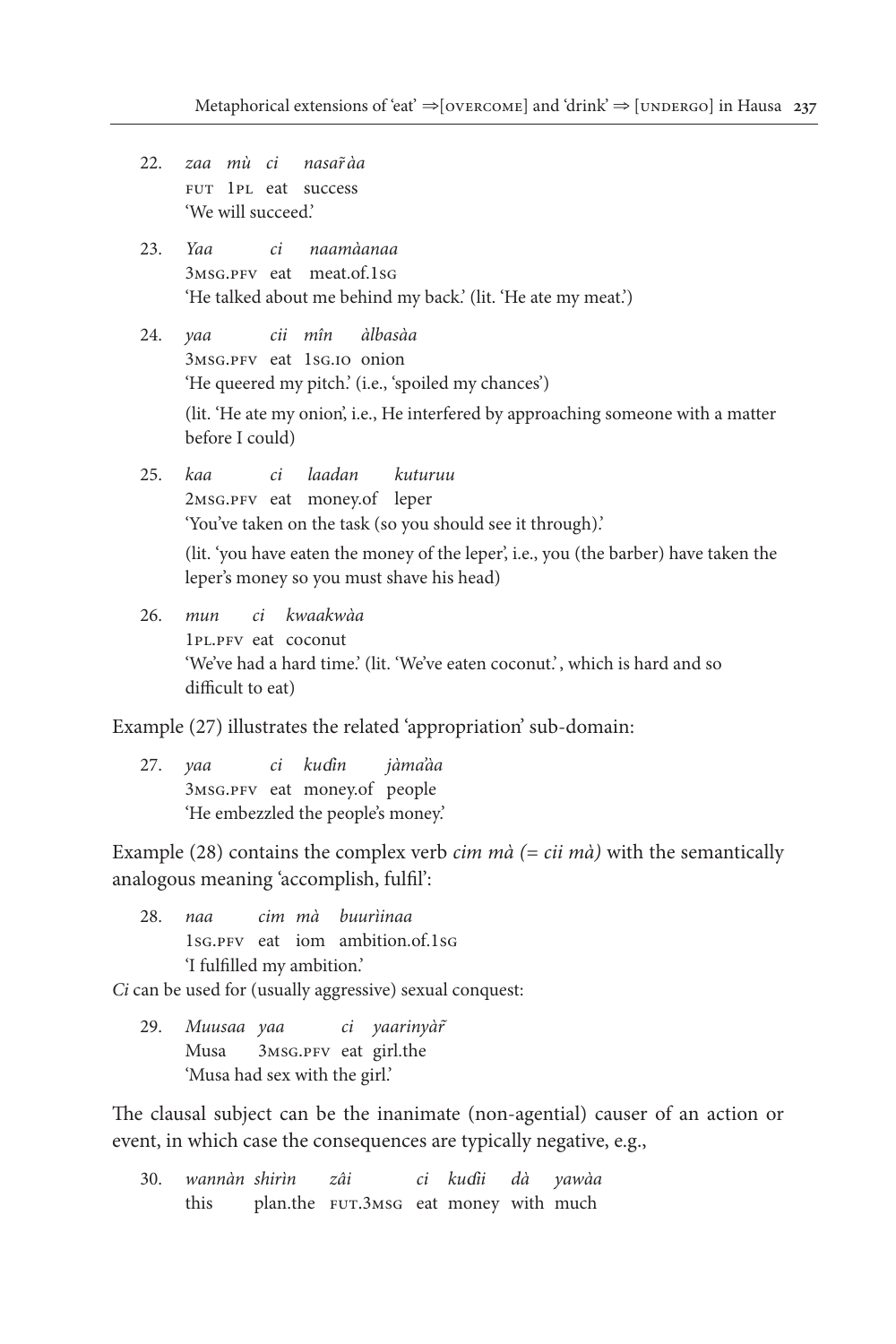'This plan will eat up/consume lots of money.'

- 31. ruwaa sun ci gàrii water 3PL.PFV eat town 'Water has flooded the town.'
- 32. taa ci gidaa 3FSG.PFV eat home 'It (e.g., the plan) has backfired.' (lit. 'She has eaten home.')
- 33. ciiwòo/yunwàa nàa cîinaa illness/hunger IMPFV eating.of.1sG 'The illness/hunger is eating (at) me.'

In (34) the derived polysynthetic ("Grade 4") form *cînyee* 'destroy (eat up)' (< *ci*) is unusual in that ci (and shaa) normally only occur in their base monomorphemic form in metaphorical transfers (cf. also exx. 28, 84–85).

| 34. wutaa taa |  | cînyee gidaa ƙùrmus                                 |
|---------------|--|-----------------------------------------------------|
|               |  | fire 3FSG.PFV eat up house completely               |
|               |  | 'The fire consumed/destroyed the house completely.' |

As proposed in §2, *ci* 'eat' has developed this metaphorical control reading because the extralinguistic physical activity itself involves: (1) the application of causal force and direct manipulation in the crushing, biting, chewing etc. (with teeth) of (2) heterogeneous atomic substances which (3) thereby undergo an observable physical transformation. Lakoff & Johnson (1980: 69ff.) characterize such actions, i.e., human agents consciously inducing a physical change of state on the part of the theme (or patient), as "prototypical" examples of "direct causation".

A sub-set of the overarching OVERCOME domain entails the use of ci with an abstract complement noun such as 'trust', 'honour' to indicate the destruction or degrading of a positive human attribute, e.g., where 'eat honour of  $X' = 'humiliate$ X'. Once again this abstract extended meaning is not arbitrary, but is motivated by the ontological fact that food is destroyed in the act of eating. The resulting expression therefore has a negative/malefactive interpretation, e.g.,

- 35. ɗaalìbii yaa ci ir̃ìlin maalàminsà student 3MSG.PFV eat honour.of teacher.of.3MSG 'The student humiliated his teacher.' (lit. '... .ate the honour of his teacher.')
- 36. kaa ci àmaanàataa MSG.PFV eat trust.of.1sG 'You have betrayed (eaten) my trust.'
- 37. kâr̃ kà cii mîn zar̃àfii NEG 2MSG.SJNCTVeat 1sG.io time 'Don't humiliate me.' (lit. 'Don't eat my time.')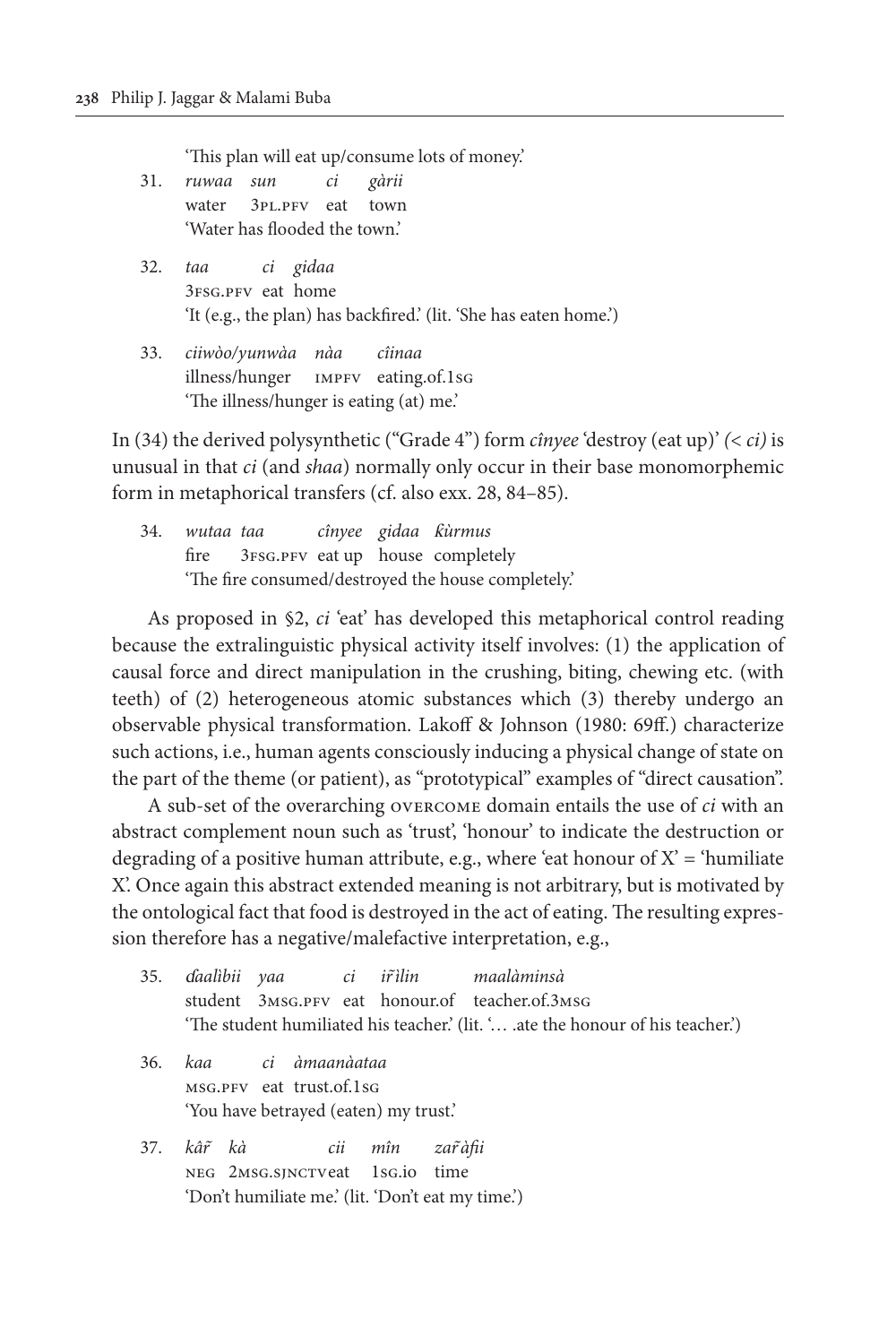Cf. too the ci-headed metaphor with fuskàa 'face' as the complement noun in:

38. Muusaa yaa ci fuskàr̃ àbookinsà  $Musa = 3MSG.PEV$  eat face of friend of  $3MSG$ 'Musa humiliated his friend.' (lit. ' … ate the face of his friend.')

Notice that most of the *ci* (and shaa) metaphorical expressions exemplified so far occur with a (preceding) Perfective tense-aspect marker (INFL), and many of them are in fact illustrated with a Perfective form throughout this paper. This cooccurrence is especially common when the metaphor contains an (animate) experiencer, and probably relates to the fact that such constructions typically denote resultative change-of-state occurrences, where the Perfective aspect encompasses the transitional phases affecting the experiencer. Thus, suffering (lit. 'drinking') the sun induces a change-of-state to fatigue, exhaustion etc. on the part of the experiencer, and winning ('eating') a prize results in a transitional change of emotion, psychological state, etc. in the agent/experiencer.

There are, however, environments where ci can be used (in verbo-nominal cîi form) with an Imperfective aspect to express a stative meaning, usually denoting undesirable/aggressive human characteristics, e.g.,

| 39. | vanàa                                  |     |           | cîn mutuncìn mutàanee                                        |
|-----|----------------------------------------|-----|-----------|--------------------------------------------------------------|
|     | 3MSG.IMPFV eating.of dignity.of people |     |           |                                                              |
|     | 'He offends (eats) people's dignity.'  |     |           |                                                              |
| 40. | sunàa                                  | cîn | zaalii    |                                                              |
|     | 3PL.IMPFV eating.of oppression         |     |           |                                                              |
|     | 'They are oppressive.'                 |     |           |                                                              |
| 41. | yanàa                                  |     | dà cîi dà | zuuci                                                        |
|     | 3MSG.IMPFV with eating within heart    |     |           |                                                              |
|     |                                        |     |           | 'He is impatient.' (lit. 'He has eating within heart.')      |
| 42. | sunàa                                  |     |           | cîi dà gùmin leebur <sup>oor</sup> insù                      |
|     |                                        |     |           | 3PL.IMPFV eating with sweat.of labourers.of.3PL              |
|     |                                        |     |           | 'They are exploiting (and prospering from) their labourers.' |
|     |                                        |     |           | (lit. 'They are eating with sweat of their labourers.')      |

There are also a number of common lexical compound NP's containing various derived forms of the base verb ci where, depending on the noun object, the extended meaning inherits either the ontological destructive or achievement construal of the act of eating/devouring (see also Ahmad 1994: 146, and McIntyre 1995, 2006: Chap.6). Examples:

cîn-àmaanàa 'betrayal' (eating.of-trust), cîn-fuskàa 'insult, humiliation' (eating.of-face), cîn-hancìi 'taking bribes' (eating.of-nose?), cîn-mutuncìi 'humiliation' (eating.of-dignity), cîn-râi 'boredom, agony' (eating.of-mind), cîn-zaalii 'bullying,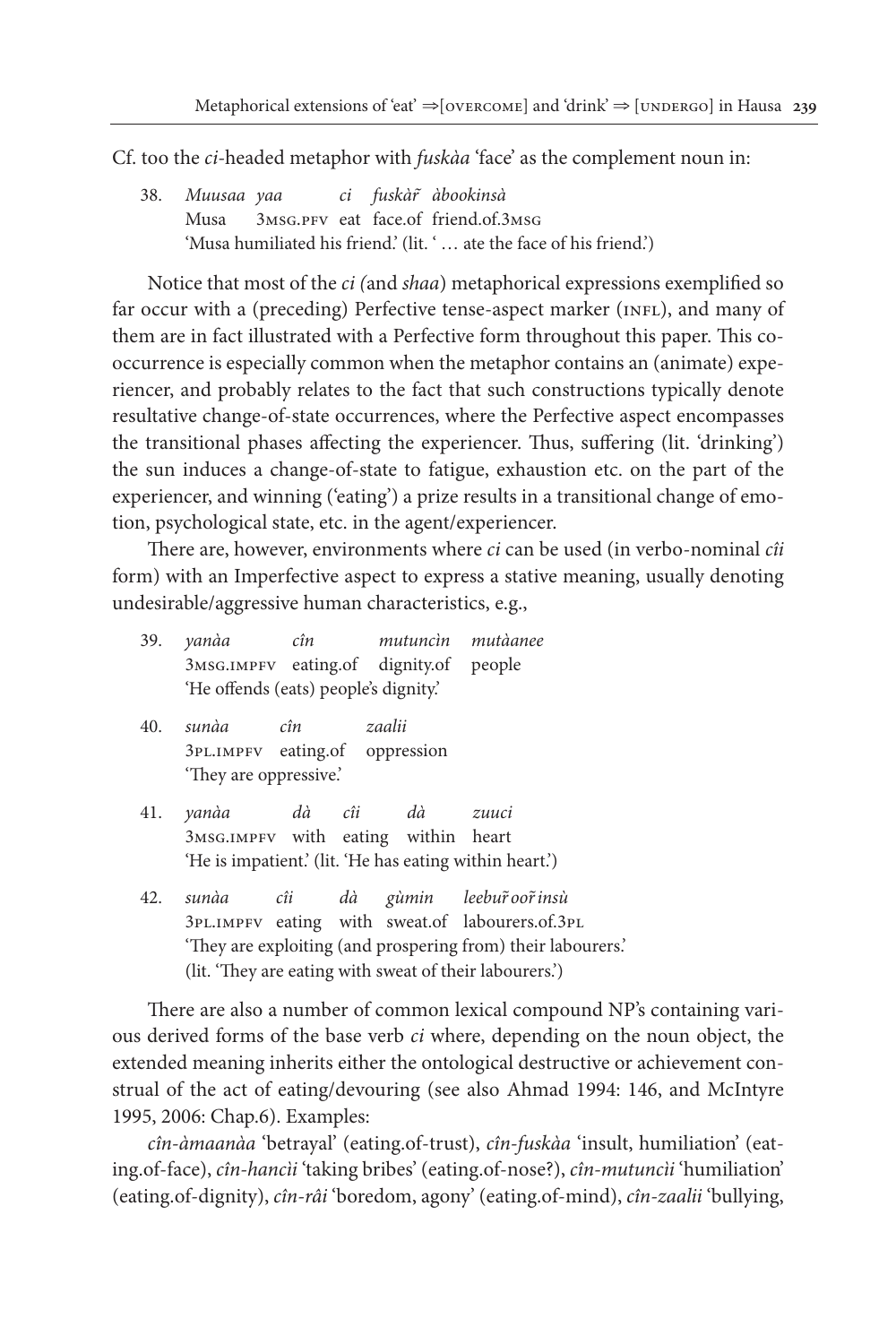oppression, unjust treatment' (eating.of-justice?); cîi-dà-cèetoo 'fraud by trusted person(s)' (eating-and-rescuing, referring to aid agency fraud); *cìi-dà-ƙarfii* 'hard task' (eat-with-strength), cìi-raani 'dry-season work' (eat-dry season).

Derivative (short-form) agential nouns, formed with a  $ma$ - prefix + a long low tone vowel on the stem, e.g., ma-cii, can occasionally be used in metaphorical contexts, e.g., macìi àmaanàa 'traitor' (eater trust), as can the related formation with agential mài 'doer of', e.g., mài cîn àmaanàa 'traitor' (doer of eating.of trust). (See  $$4$  for similar formations with shaa.) The more productive (expanded) agential formation (also with the  $ma$ - prefix) can also be used, e.g., maciyin àmaanàa 'traitor' (eater.of trust). These usages are highly restricted however (see also Yusuf 1984: 345ff.).

Proper names (nicknames) can also instantiate the metaphorical meaning, e.g., *Cii-gàri* (conquer-town, given to a person with the Muslim name 'Ibrahim'). Another common extended usage is in the phrasal verb ci gàba 'continue, proceed', composed of ci and the locative adverbial form gàba 'in front' (lit. 'eat in front') – with alignment of subject and agent again. Note too cîn-gashìn kâi '(achieving) independence' (eating of-roasting.of self, i.e., you are free to 'roast your own meat'), where the accomplishment semantics of the verbal noun are determined by the meaning of the following NP in the compound – 'independence' imposes this selectional restriction.

In metaphorical contexts, ci 'eat' (but not shaa 'drink') is labile and can also occur in one-argument intransitive constructions with inanimate non-agentive subjects, expressing either a successfully completed resultative action (= Perfective, ex. 43) or an ongoing dynamic process (= Imperfective, exx. 44–45, complement of agential *mài* 'doer of' in 46):

- 43. maagànii/baabaa yaa ci dà kyâu medicine/indigo dye 3MSG.PFV eat well 'The medicine/indigo dye has worked (eaten) well.'
- 44. kàasuwaa tanàa cîi market 3FSG.IMPFV eating 'The market is in full swing.' (lit. '... is eating.')
- 45. fìtilàa tanàa cîi lamp 3FSG.IMPFV eating 'The lamp is burning (eating).'
- 46. gwamnatì mài cîi government doing eating 'The government in power (eating).'

Although such examples are restricted, this ambitransitive property of  $ci$  is somewhat anomalous, and there is no transparently obvious connection with the literal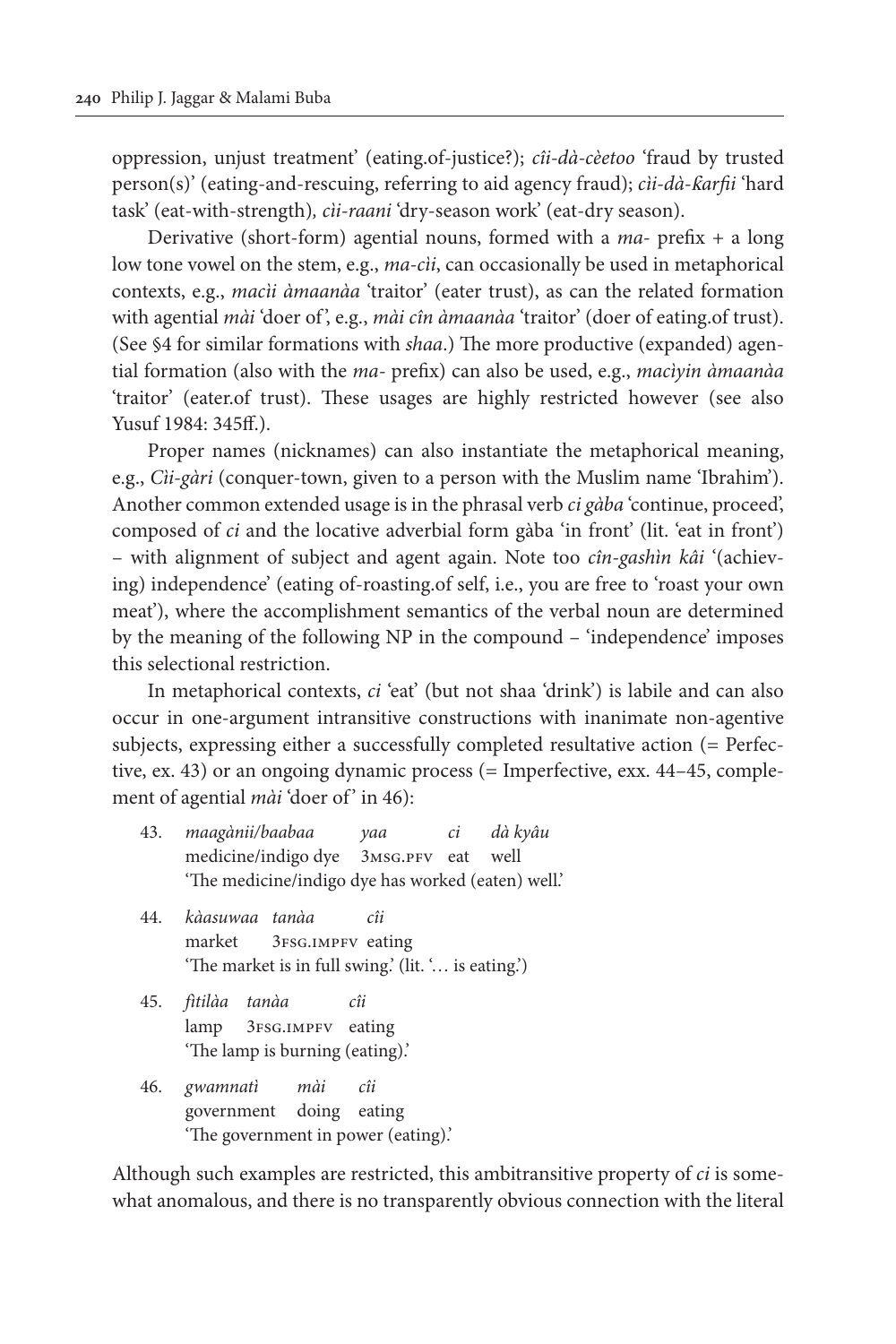sense. One would expect shaa 'drink' to exhibit the same dual transitivity, especially as, in contrast to ci 'eat', it combines reduced agentivity with lesser impact on its theme/object in transitive clauses.

## **4.** prototypical  $\text{SHA} = \text{undergoing: } \text{^'} \text{drink} \implies \text{`undergo, suffer, endure,'}$  $etc$ ; **SUBJECT** - **EXPERIENCER**, **OBJECT** - **STIMULUS**

When shaa 'drink' is extended metaphorically to mean 'undergo, suffer, endure', selectional restrictions require that the first argument (the surface subject) must be a sentient animate being (normally human) capable of carrying the experiencer role, and the second argument (formally the direct object) usually expresses a sensory experience which induces the state (the stimulus), e.g., 'trouble', 'difficulty', '(excessive) heat', etc. The complement stimulus in the *shaa-predicate can be a sensory noun or a com*mon (concrete) noun, and the experience/emotion istypically (though not exclusively) negative-oriented. We assume that this construal follows from the extralinguistic fact that the animate subject experiencer has little or no control over the situation or emotional/psychological state, a property ultimately motivated by the ontological nature of drinking, i.e., minimal physical manipulation of a homogeneous liquid substance. (Cf. though Hook & Pardeshi in this volume for examples of the converse  $-$  EAT verbs developing an UNDERGOING sense in some Indo-Aryan languages.) Compare these properties with maximally distinct 'overcome, control' etc. extensions of ci 'eat', where the subject is either an agent or an (inanimate) causer, e.g., 'river' in (14).

Stereotypical and unambiguous examples of shaa-metaphors with nonvolitional subjects and object stimuli, some idiomatic, are provided in (47–55) (where appropriate, we have included the degree adverb 'really' to capture the intensification entailment):

|     | 47. sunàa shân wàhalàa                |  |                                                 |                                                                |  |
|-----|---------------------------------------|--|-------------------------------------------------|----------------------------------------------------------------|--|
|     | 3PL.IMPFV drinking.of trouble         |  |                                                 |                                                                |  |
|     |                                       |  | 'They are really suffering trouble/difficulty.' |                                                                |  |
| 48. | yaa  shaa kaashii                     |  |                                                 |                                                                |  |
|     | 3MSG.PFV drink shit                   |  |                                                 |                                                                |  |
|     |                                       |  |                                                 | 'He had a hard time of it.' (lit. 'He suffered (drank) shit.') |  |
| 49. | mun shaa raanaa yâu                   |  |                                                 |                                                                |  |
|     | 1PL.PFV drink sun today               |  |                                                 |                                                                |  |
|     | 'We've suffered the sun today.'       |  |                                                 |                                                                |  |
| 50. | mun shaa hàsaar̃àa                    |  |                                                 |                                                                |  |
|     | 1PL.PFV drink serious loss            |  |                                                 |                                                                |  |
|     | 'We've suffered a serious loss/blow.' |  |                                                 |                                                                |  |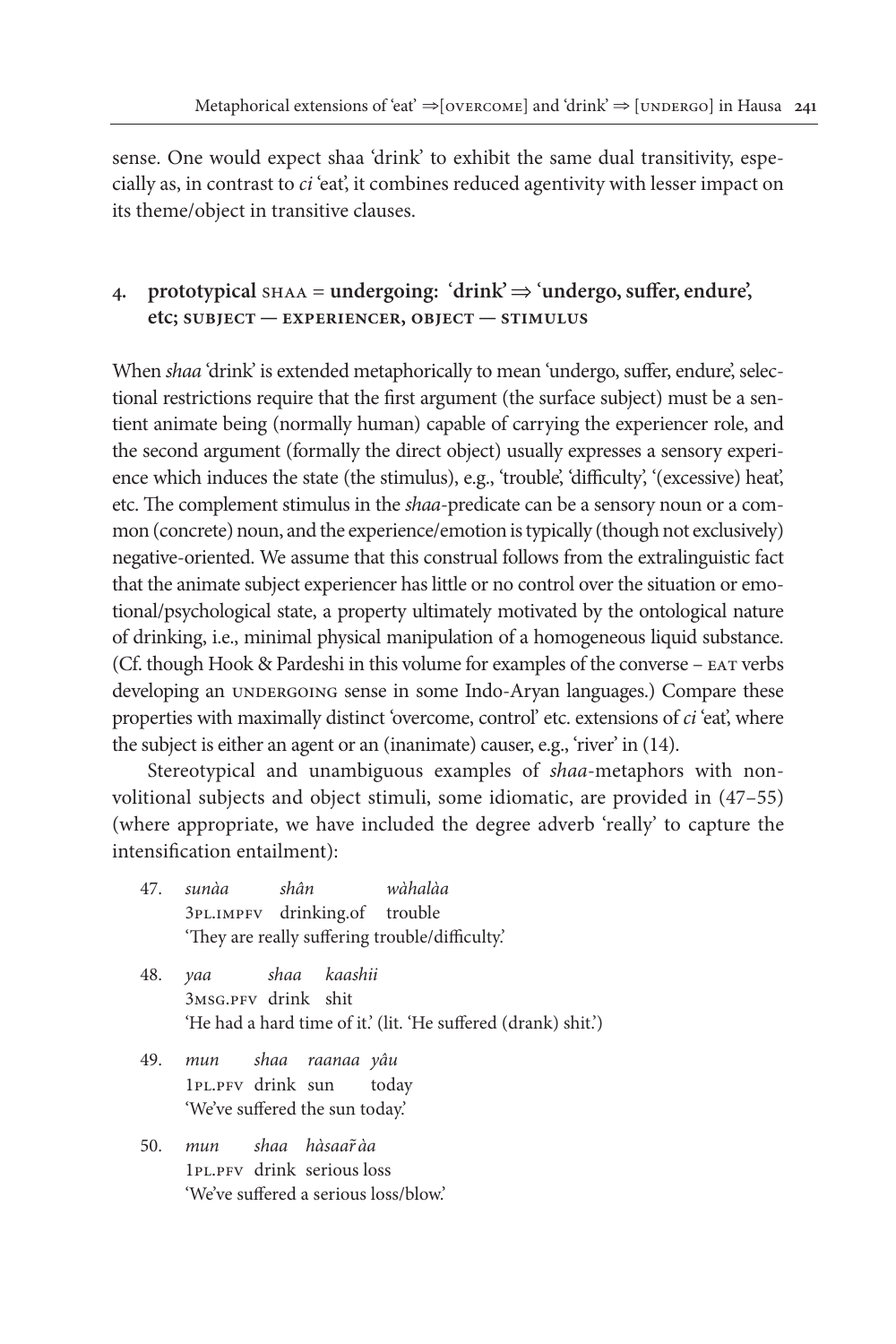| 51. | dàalìbai sun   shaa sùur̃uutùn maalàminsù<br>students 3PL.PFV drink telling off.of teacher.of.3pl<br>'The students got a real telling off from their teacher.'<br>$(lit. \n$ they drank telling off ') |
|-----|--------------------------------------------------------------------------------------------------------------------------------------------------------------------------------------------------------|
| 52. | jàakii yaa   shaa kaayaa yâu<br>donkey 3MSG.PFV drink loads today<br>'The donkey has suffered (carrying) loads today.'                                                                                 |
| 53. | shaa banzaa<br>taa<br>3FSG.PFV drink uselessness<br>'She got off scott-free.'<br>(lit. 'she drank uselessness', i.e., there's nothing that can be done about it)                                       |
| 54. | shaa jinin  jìkinsù<br>sun<br>3PL.PFV drink blood.of body.of.3PL<br>'They were really terrified.' (lit. 'They drank the blood of their bodies.')                                                       |
| 55. | ɗan-kòokawàa yaa   shaa<br>ƙasaa<br>3MSG.PFV drink earth<br>wrestler<br>"The wrestler hit the ground.' (i.e., has been defeated, lit. ' has drunk earth.')                                             |
|     | In (56) the subject 'Bala' is non-volitional (he is the accidental causer of the crash<br>but also suffers the consequences), and the object is a concrete noun:                                       |

| 56. Bàlaa yaa                                    |                                    |  | shaa mootàr̃ wani |  |  |  |
|--------------------------------------------------|------------------------------------|--|-------------------|--|--|--|
|                                                  | Bala 3MSG.PFV drink car.of someone |  |                   |  |  |  |
| 'Bala (accidentally) hit (drank) someone's car.' |                                    |  |                   |  |  |  |

In (57) the external stimulus is *daadii* 'enjoyment, happiness', and the experience is positive: <sup>6</sup>

57. yâaraa sun shaa daaɗii children 3PL.PFV drink happiness 'The children had a really good time/enjoyed themselves.' (lit. '... drank happiness.')

A cognate metaphorical function of shaa involves its extension to denote a process of taking in, incorporating or absorbing (Newman's term "internalization" probably covers this domain). In this alignment, *shaa* takes an inanimate subject theme, i.e., the entity which undergoes the change in state, and the object argument is

<sup>6.</sup> The default experiential/sensory verb in Hausa is  $ji$ , which has a wide range of cognate meanings, e.g., 'feel, smell, perceive, hear, understand', and where the subject aligns with the experiencer role. It heads the central ENJOY verb ji daadii 'feel enjoyment/enjoy oneself'.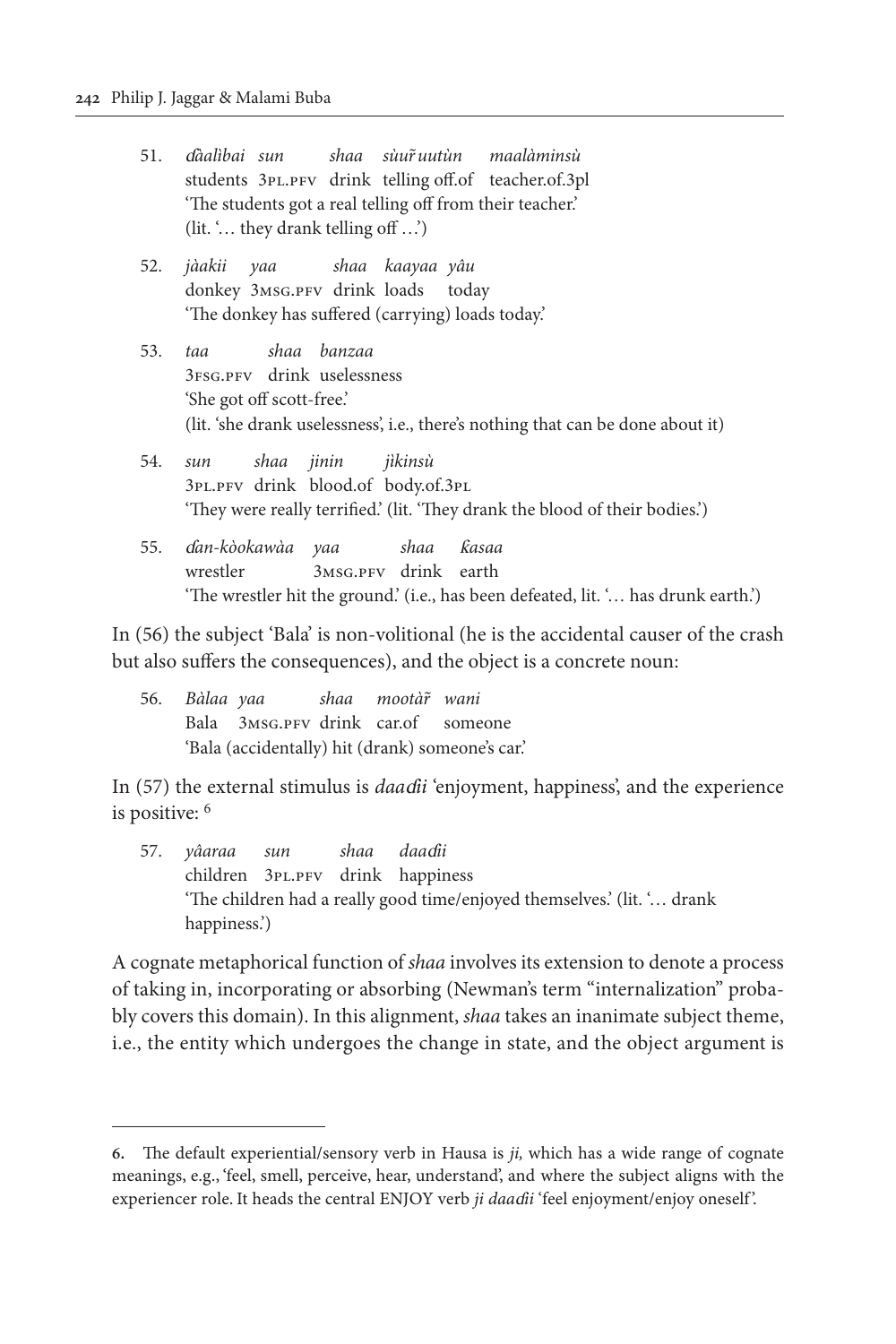the activity or material entity which is the source/cause of the change (through unspecified agential action). Examples:

| 58. | car                            | mootàa taa   shaa guugàa<br>3FSG.PFV drink polishing                                              |      | 'The car is bright and shiny' (lit. ' has drunk polishing')                                                                           |
|-----|--------------------------------|---------------------------------------------------------------------------------------------------|------|---------------------------------------------------------------------------------------------------------------------------------------|
| 59. |                                | wàndoo yaa   shaa guugàa<br>trousers 3MSG.PFV drink ironing<br>'The trousers look nicely ironed.' |      |                                                                                                                                       |
| 60. | rìigar̃ kà<br>in washing blue) | taa                                                                                               | shaa | bulàa<br>gown.of.2MSG 3FSG.PFV drink washing blue<br>'Your gown looks really nice.' (because 'It has drunk , i.e., you have washed it |

61. tufaafii sun shaa jikii clothes 3PL.PFV drink body 'The clothes have worn out.' (lit. 'have suffered (drunk) body.')

Hausa also uses shaa 'drink' to express inhaling air and smoking, e.g.,

|     | 62. <i>zân</i> | fìta       | shân                           | iskàa                                                         |
|-----|----------------|------------|--------------------------------|---------------------------------------------------------------|
|     |                |            | FUT.1sG go out drinking of air |                                                               |
|     |                |            |                                | T'm going out for some fresh air.' (lit. ' drinking of air.') |
| 63. | kin            | dainà shân |                                | taabàa?                                                       |

2FSG.PFV stop drinking.of tobacco 'Have you stopped smoking?' (lit. '… drinking of tobacco?')

Cf. too the nominal compounds headed by some form of shaa: shàa-gàari 'wastrel' (drink-flour), shàa-jìbi 'type of undershirt' (drink-sweat), shàa-kidì 'guitar string' (drink-strumming), shàa-sànda 'ridge of plaited hair' (drink-stick), shàa-taleetàlêe 'roundabout route' (drink-roundabout), and the nicknames Shàa-ɗaarii (drinkcold) = name given to a child born in the cold season, and Shàa-yàbo 'popular' (drink-praise) (Ahmad 1994: 157–58). Shaa can (like ci, §3), sometimes occur in agential formations with a metaphorical sense, e.g., mashàa wàhalàa 'sufferer of trouble' (drinker trouble), mashàa ruwaa 'rainbow' (drinker water), mài shân iskàa 'one who goes for a stroll (takes the air)' (doer of drinking.of air).

4.1 Shaa 'drink'  $\Rightarrow$  quantificational 'do X frequently, regularly'

Polyfunctional shaa 'drink' has become grammaticalized as a degree verb expressing the quantificational notion 'regularly, continuously, frequently, a lot'. Syntactically it is parallel to aspectual verbs, and takes a complement consisting of a subjectless nonfinite clause with a verb, verbal noun or activity noun. If there is syntactic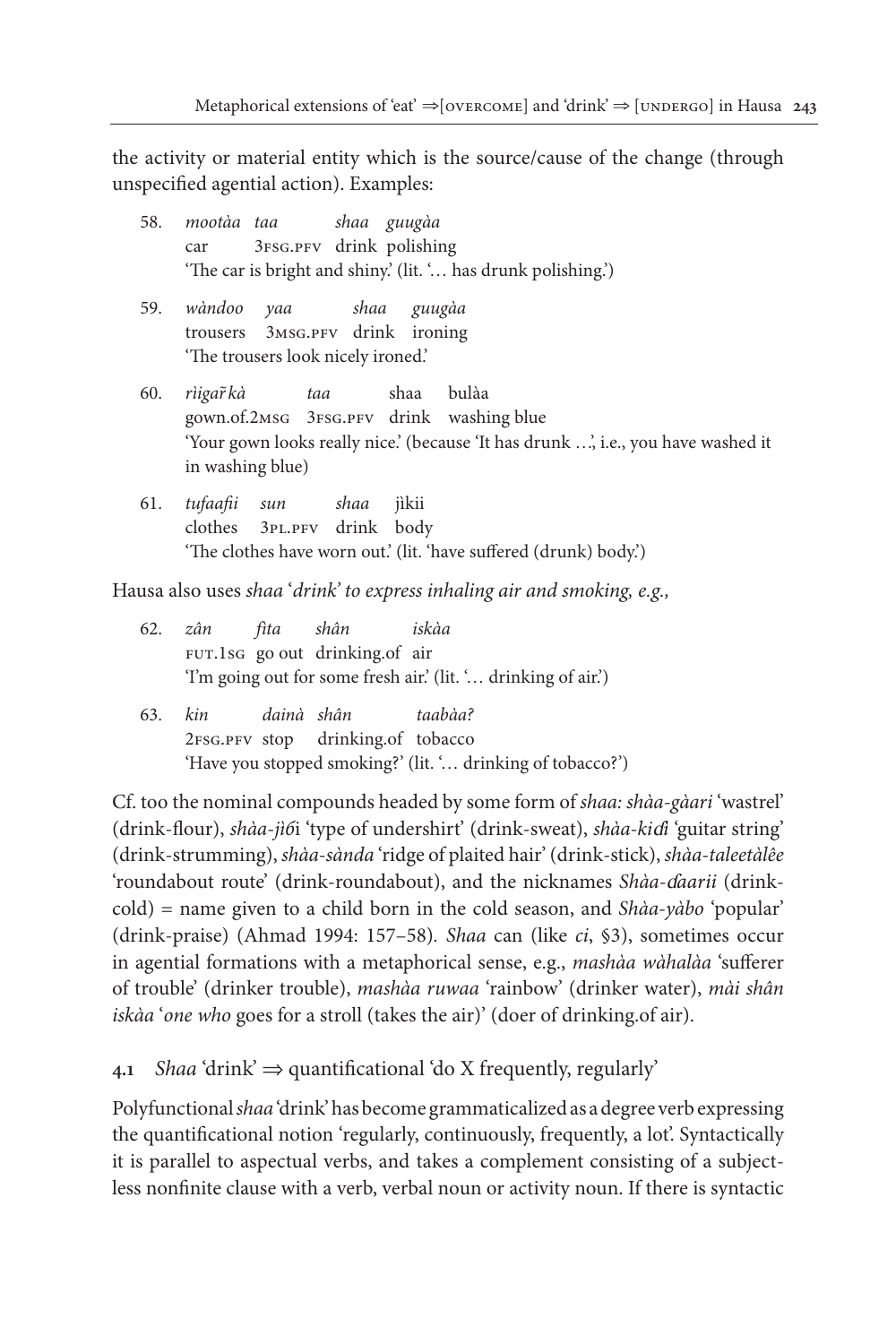embedding then both the matrix and nonfinite embedded clauses have samesubject control (Jaggar 1977; Jaggar, 2001: 546ff., Williams 1991: 335). As a quantificational verb, shaa occurs in expressions indicating multiple/habitual occurrences of an event or situation, where the subject is a volitional agent. Depending on the pragmatics of the situation, the reading can be 'to excess'. Examples:

| 64. | yaa  shaa zuwàa nân                                           |
|-----|---------------------------------------------------------------|
|     | 3MSG.PFV drink coming here                                    |
|     | 'He comes here regularly.' (lit. 'He has drunk coming here.') |
|     | 65. mun shaa kallon talàbijìn                                 |
|     | 1PL.PFV drink watching.of television                          |
|     | 'We've watched a lot of TV.'                                  |
|     | 66. naa shaa jii                                              |
|     | 1sG.PFV drink hearing                                         |
|     | 'I've heard (it) so many times.'                              |
|     | 67. naa   shaa gayàa makà                                     |
|     | 1sg. PFV drink tell 2MSG.i.o.                                 |

'I've told you so many times.'

Cf. too the idiomatic usage with an adverbial complement:

| 68. | mun | shaa bambam                                                                      |
|-----|-----|----------------------------------------------------------------------------------|
|     |     | 1PL.PFV drink different                                                          |
|     |     | 'We differ substantially.' (e.g., in our views, lit. 'We have drunk different.') |

When the complement contains an emotional stimulus, e.g., an involuntary bodily response, the subject assumes the role of non-controlling experiencer, e.g.,

| 69. taa                   |  | shaa dàariyaa/kuukaa           |  |  |  |  |
|---------------------------|--|--------------------------------|--|--|--|--|
|                           |  | 3FSG.PFV drink laughing/crying |  |  |  |  |
| 'she laughed/cried a lot' |  |                                |  |  |  |  |

70. yâaraa sun shaa daaɗii children 3PL.PFV drink happiness

'The children had a really good time.' (lit. '... drank happiness.') (more commonly ji daaɗii 'enjoy oneself', 'feel enjoyment')

Example (71) illustrates metaphorical extensions of both verbs:

| 71. Audù yaa |                                    | shaa cîn | baashìi                                                        |
|--------------|------------------------------------|----------|----------------------------------------------------------------|
|              | Audu 3MSG.PFV drink eating.of debt |          |                                                                |
|              |                                    |          | 'Audu is always in debt.' (lit. 'Audu has drunk eating debt.') |

This metaphorical mapping of 'drink (water)' onto a quantificational 'do X frequently'sub-domain is notrandom, butis plausibly motivated by a conceptualization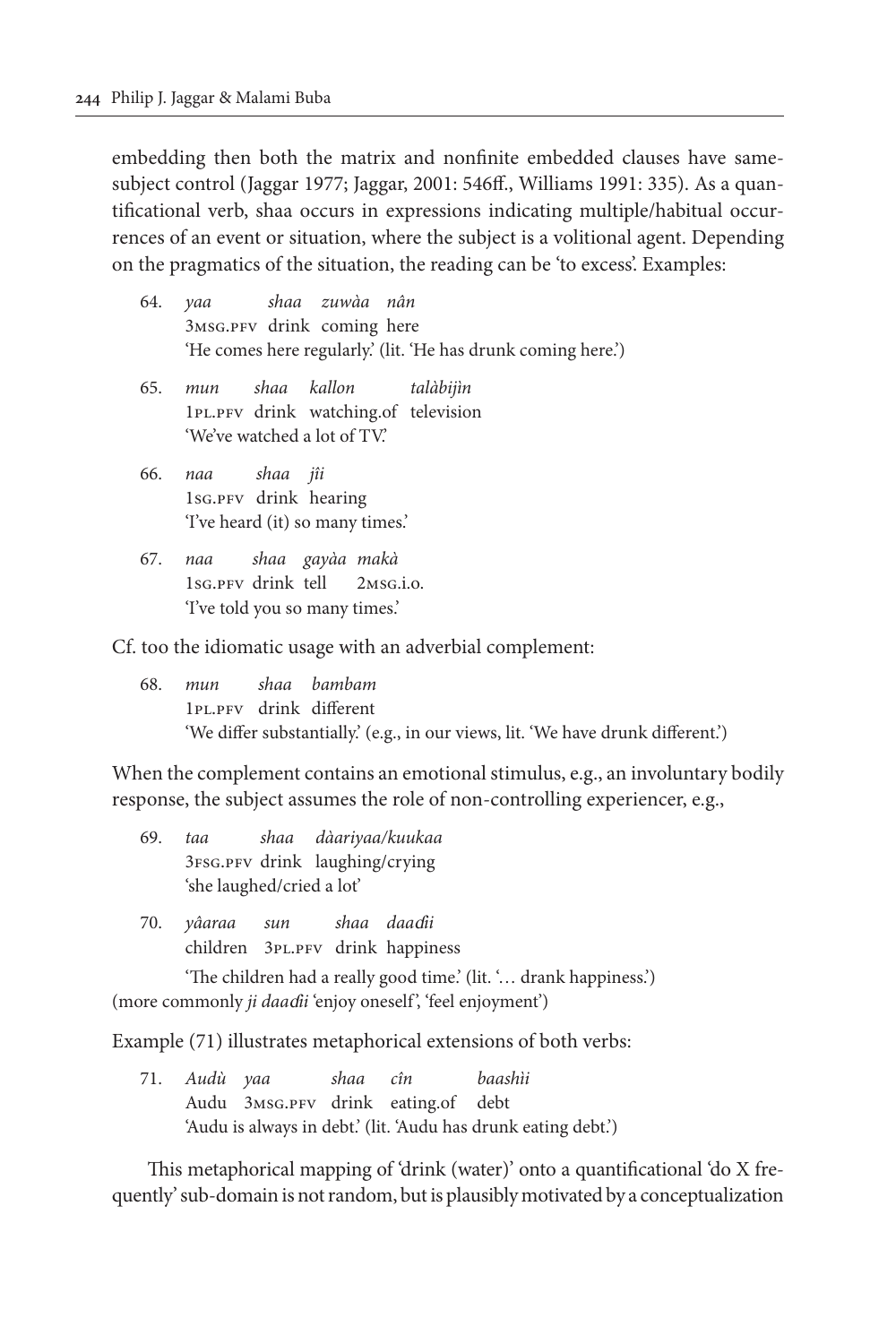which associates the common non-bounded features (Williams 1991: 333ff. uses the term "diffuse" to capture this feature). Specifically, the conceptual relationship links: (1a) the intrinsic non-bounded properties of a mass substance like water (any subdivision is still water), plus (1b) the experiential correlation with quantity and the unobstructed ingestion of the liquid, with (2) the equivalent non-bounded duration of a sequence of multiple frequency events (see also Wierzbicka 1982: 774ff., Huddleston & Pullum 2002: 118ff., and Newman in this volume). A semantically analogous quantitative construction uses the verbal noun shâa as an additive in numerals 11–19, e.g., goomà shâa shiddà '16' (lit. 'ten drinking six').

In some cases the shaa-construction seems to be on the boundary between a quantificational 'do X a lot, continually' and the metaphorical 'undergo, suffer X' reading detailed above, i.e., where the clausal subject could be construed either as the volitional agent of an activity or the non-volitional participant. In such cases, the role of the subject essentially depends upon the lexical semantics of the complement and/or the manner in which the event is conceptualized. With a dynamic process noun such as *aikìi* 'work(ing)', for example, both construals are possible – thus, we can gloss naa shaa aikii yâu (1sg.pfv drink work today) as either 'I've worked a lot today' or 'I've suffered work today', where the undergoing sense is not clearly separable from the quantificational reading, and where the interpretation is heavily dependent on situational pragmatics. If we select a more negative experience noun, however, then an undergo/suffer reading becomes progressively more natural, e.g., with gwàgwàrmayàa 'struggle, struggling' as in mun shaa gwàgwàrmayàa dà mutàanee (1pl.pfv drink struggle/struggling with people), the salient reading would be 'we have suffered (in) struggling with people'.

## **5. IDENTICAL ENVIRONMENTS WHERE CI OVERCOME [PUNCTUAL]**  $+$  **x** contrasts with shaa undergo [DURATIVE]  $+$  **x**

For the most part, metaphorical *ci* and shaa are mutually exclusive. There are a few exceptions however, and where selectional restrictions allow, they can take the same predicate argument  $(= X$  above). In such cases, the two variants usually have contrasting interpretations which are inherited from the differing primary senses and so are consistent with the mappings we have proposed, i.e.,  $ci$  [OVERCOME,  $+$ control vs. shaa [UNDERGO, – CONTROL]. Thus, ci meaning 'overcome' is a punctual verb, and *ci*-predicates typically express bounded achievements; shaa in its derived 'undergo' sense, on the other hand, is a durative verb, and shaa-predicates basically denote unbounded processes, a meaning component which is also a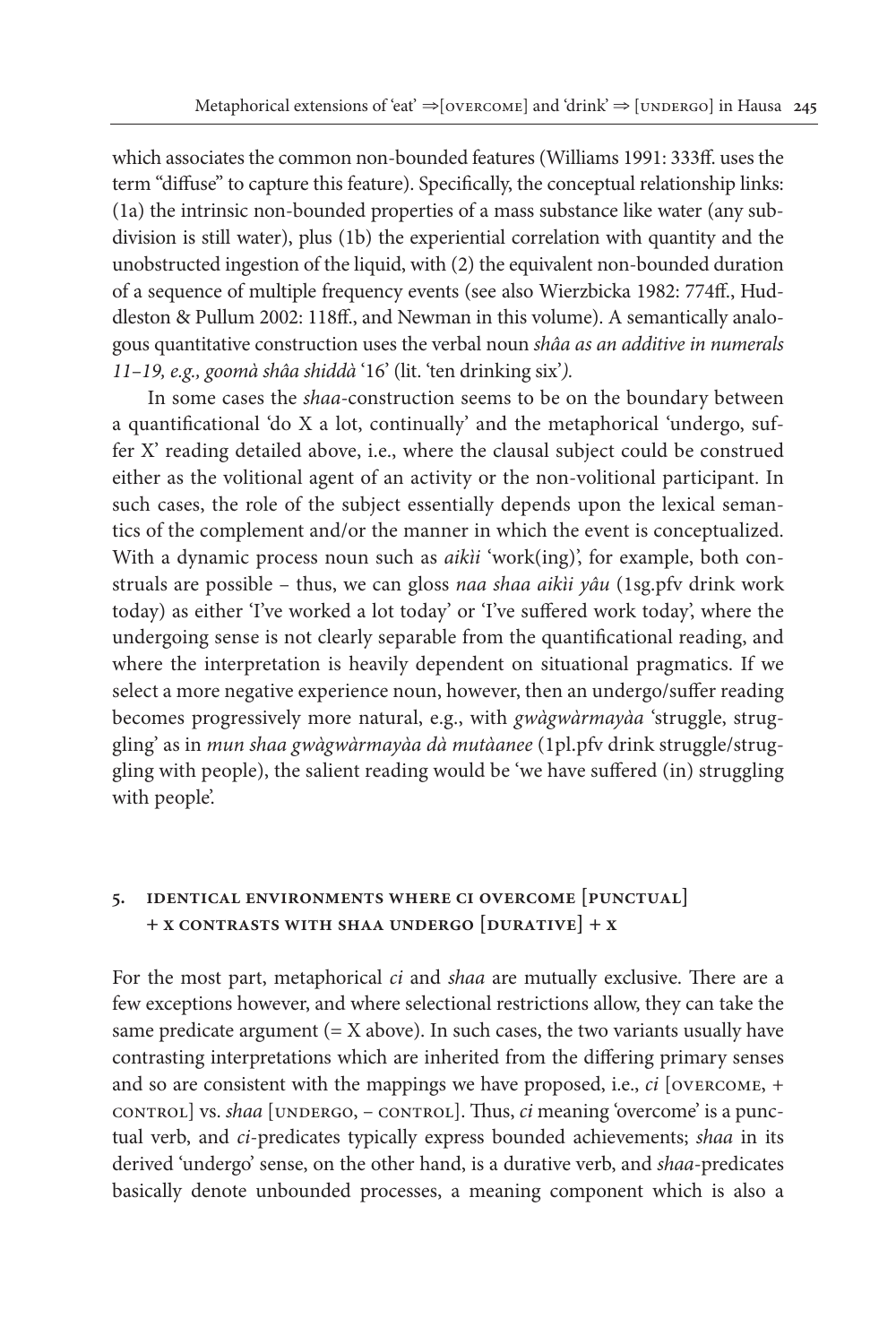property of the quantificational function of shaa (see  $\$4.1$ ).<sup>7</sup> Using the Hopper & Thompson (1980) parameters,  $ci$  'eat' [+ PUNCTUAL] is prototypically higher in transitivity than shaa 'drink' [- PUNCTUAL], and this correlation lines up with the earlier observation that *ci* 'eat' is also more agentive, more kinetic and affects its object more radically (§3). Examples:

72. sun ci yaaƙìi 3PL PFV eat war 'They won the war.'

73. sun shaa yaaƙìi 3PL PFV drink war 'They have endured the war (for some time).'

In (72) the subject of *ci* 'win (eat)' is a volitional agent, and the act of winning the war has a terminal point – it comes to an end when the war is won, so the war is itself bounded. Because (72) expresses a singular situation, it could not therefore take an unbounded duration adjunct such as 'for three years', i.e., #sun ci yaakii har<u>̃na tsawon shèekaràa ukkù</u> #'they won the war for three years'. In (73), on the other hand, the subject of shaa 'endure (drink)' is as much an experiencer as an agent, and the process of undergoing/enduring the war is perceived as durative and unbounded, reflected in the fact that sun shaa yaakii har na tsawon shèekaràa ukkù 'they have endured the war for three years' is perfectly acceptable. Because of its more robust agential/control properties, moreover, ci 'eat' (but not shaa 'drink') can freely combine with a preceding matrix clause in which the verb expresses the notion of 'intention, commitment', i.e., where the subject-referent is assumed to be in control, as in 74):

74. sun kafèe sai sun ci yaaƙìi 3PL PFV be determined until 3PL PFV eat war 'They were determined to win the war.'

Substituting shaa 'drink' in (74), however, would produce the semantically anomalous expression in (75):

75. **#**sun kafèe sai sun shaa yaaƙìi 3PL.PFV be determined until 3PL.PFV drink war 'They were determined to endure the war (for some time).'

Further punctual/durative contrasts are illustrated in (76–79).

Williams (1991: 330) does not propose an explicit semantic characterization of this function but some of his English glosses are at least suggestive.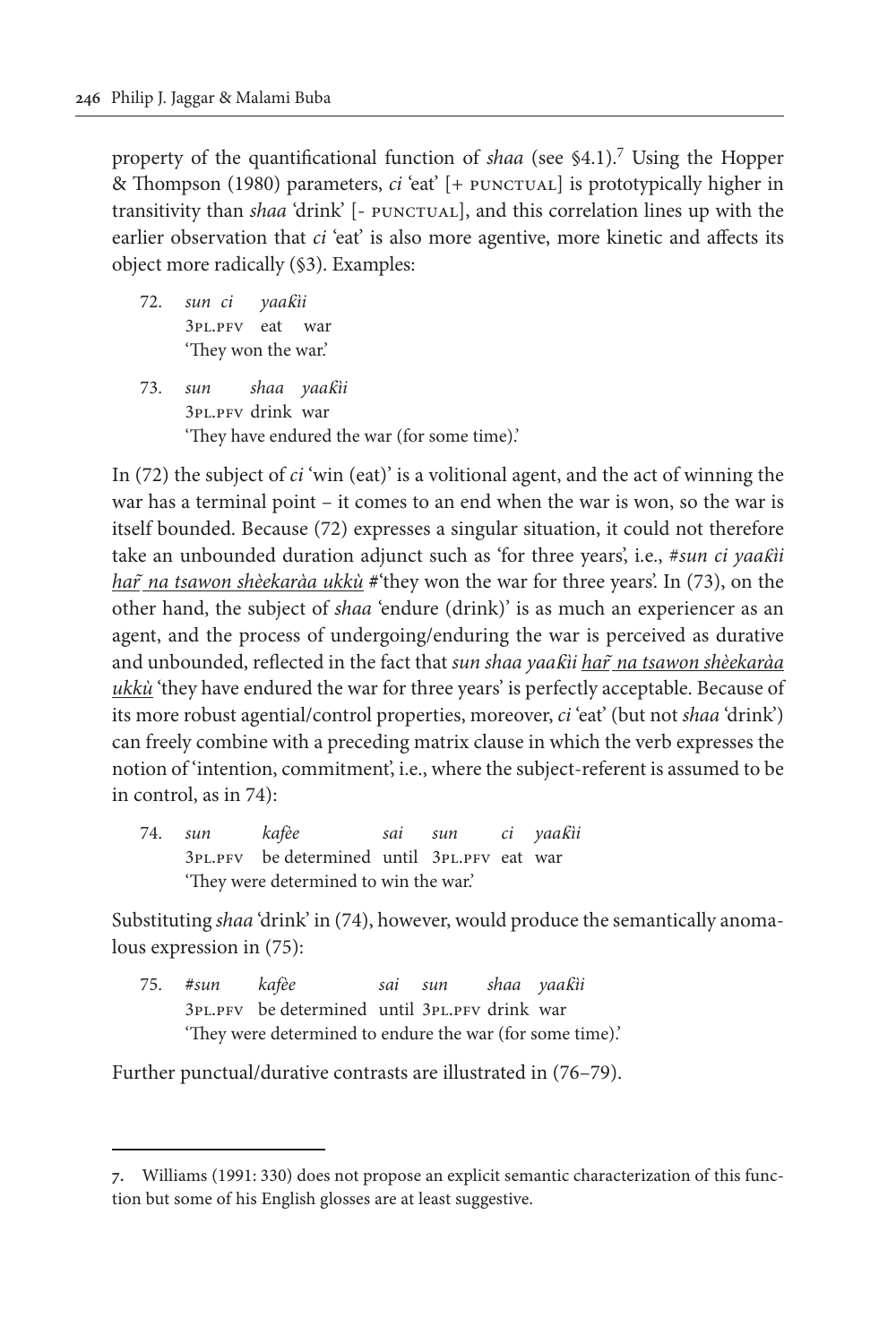76. yaa ci duuniyàa 3MSG.PFV eat world 'He'd seen and done it all (good and bad).'

In (76) the ci-metaphor expresses a strongly agential punctual occurrence with a terminal phase, implying that the experience has been a single distinguishable phase which is now terminated (one salient interpretation is that the subject referent has in fact died). In (77), on the other hand, we have a low-degree agent shaaconstruction which is stative-like, entailing no distinct phases:

77. yaa shaa duuniyàa 3MSG.PFV drink world 'Se has had a long life.'

Example (78) expresses a "singulary" punctual situation (Huddleston & Pullum  $2002: 119$ ), i.e., a one-off event with  $ci$ :

78. naa ci karòo dà suu 1sG.PFV eat encounter with 3PL 'bumped into them.'

In contrast, the corresponding shaa metaphor in (79) encodes multiple instances of the same event:

79. naa shaa karòo dà suu 1sG.PFV drink encounter with 3PL 'I bumped into them regularly.'

Example (79) with shaa, unlike the ci-version, could also co-occur with the Imperfective aspect, e.g., inàa shân karòo dà suu 'I bump into them regularly' (1sG.impfv drinking.of encounter with 3PL).

Finally in this section, the ci-expression in (81) is telic, implying, for example, that the subject has taken punishment which is now terminated:

- 80. yaa shaa wùyaa/wàhalàa 3sG.PFV drink trouble/difficulty 'He suffered trouble/difficulty.'
- 81. yaa ci wùyaa/wàhalàa 3sG.PFV eat trouble/difficulty 'He suffered trouble/difficulty.' (but has paid his dues)

5.1 Possible neutralization: metaphorical  $ci + x = sha + x$ 

The last dimension of this finely-nuanced continuum shades into the preceding one, the principal difference being that the characteristic  $[\pm \text{corrROL}]$  correlations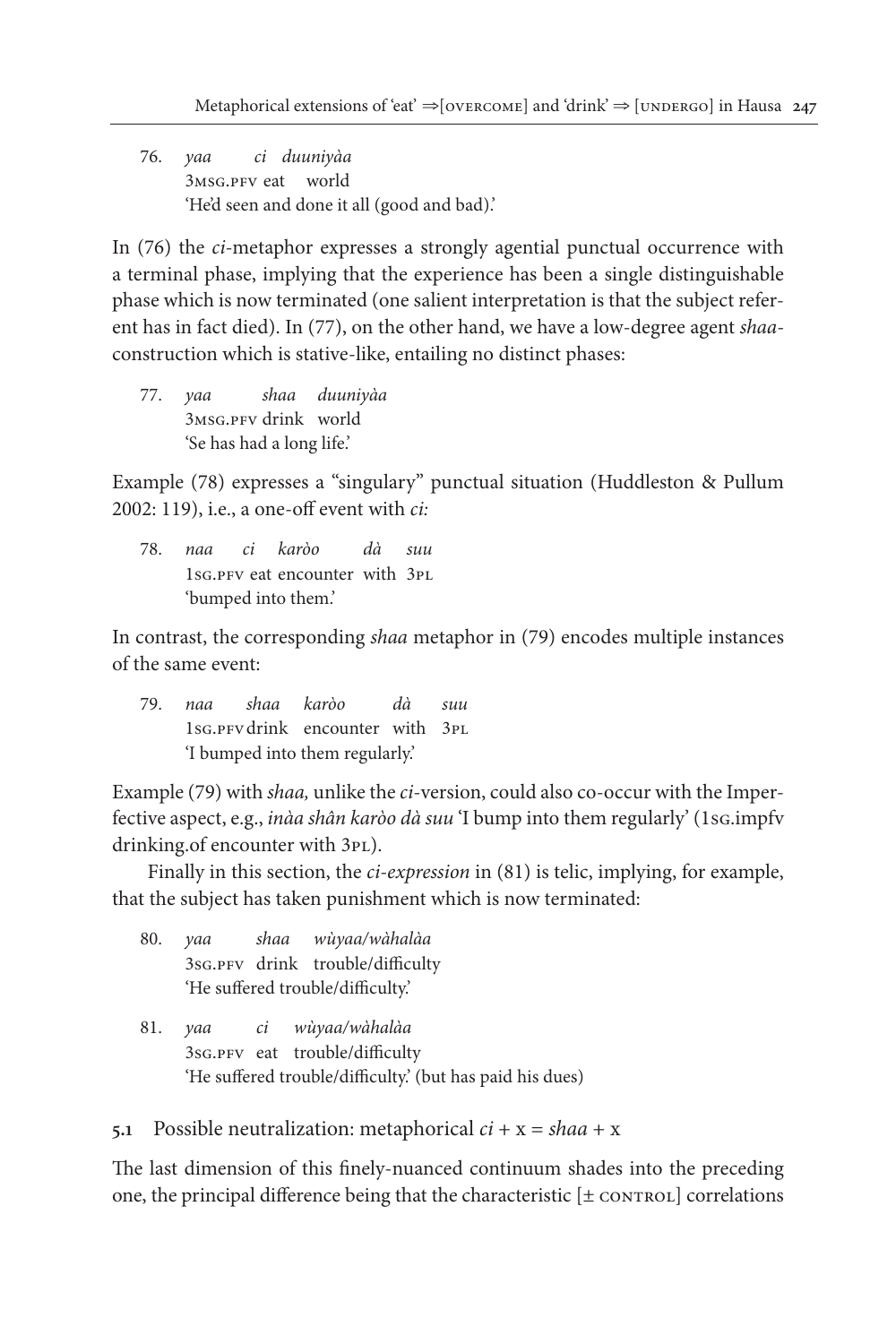are neutralized (at least for some speakers), leaving a non-canonical residue of metaphorical expressions which can take either verb without any effective meaning difference. In the first set the surface subject is a volitional-agential, so we would predict (wrongly!) that only *ci* should occur, but *shaa* is perfectly acceptable, and the two variants seem to be more or less interchangeable, e.g.,

82. yaarinyàa taa ci/shaa adoo girl 3FSG, PFV eat/drink decoration 'The girl got really dressed up.'

Both verbs combine collocationally with the lexical noun kâi 'head' to express the agential notion of 'winning over (person)', or '(re)solving a problem', e.g.,

| 83. ɗaalibii vaa                          |                                          | ci/shaa | kân | lìssaafii |
|-------------------------------------------|------------------------------------------|---------|-----|-----------|
|                                           | student 3MSG.PFV eat/drink head.of maths |         |     |           |
| 'The student solved the maths (problem).' |                                          |         |     |           |

Examples (84–85) include the semantically equivalent derivative ("Grade 6") forms  $ci$ -woo  $(*c*i)$ , and shaa-woo  $(*s*haa)$  (cf. ex. 34):

|  | 84. zaa mù ciwoo/shaawoo kân - wannàn àl'amàr̃ în |  |  |            |  |
|--|---------------------------------------------------|--|--|------------|--|
|  | FUT 1PL eat/drink head.of this                    |  |  | matter.the |  |
|  | 'We will resolve this matter.'                    |  |  |            |  |

85. mun ciwoo/shaawoo kânsù 1PL.PFV eat/drink head.of.3PL 'We won them over.' (lit. 'We ate/drank their head.')

The second set, where both outputs are essentially NON-CONTROL/UNDERGO, is more idiosyncratic, but we note here for completeness. In this case, ci/shaa substitutability, though relatively uncommon (contra Abraham 1962: 793), seems to be admissible particularly when the complement contains a stimulus noun expressing an unpleasant or negative experience/emotion, i.e., adversative [subject = experiencer] contexts where the animate (human) subject has little or no control over the experience, and where we would predict that only the [shaa 'drink'  $\Rightarrow$  UNDERGO] pattern should occur. This is in fact the strongly preferred or indeed required construction for most speakers, but some can use ci 'eat' as a lexically-determined (secondary) alternative, and this variation indicates that there are different ways of conceptualizing situations in addition to variation in the lexical properties of these verbs. Substitutability does not appear to be total, however (contra Williams 1991: 330), since some speakers who do allow both verbs feel that in the shaa 'drink' versions the emphasis is on the durative ('continual') nature of the activity (as in §5), and/or that the use of *ci* 'eat' is more punctual/terminal and/or equates with a more casual and informal style of speech. If there are any systematic meaning differences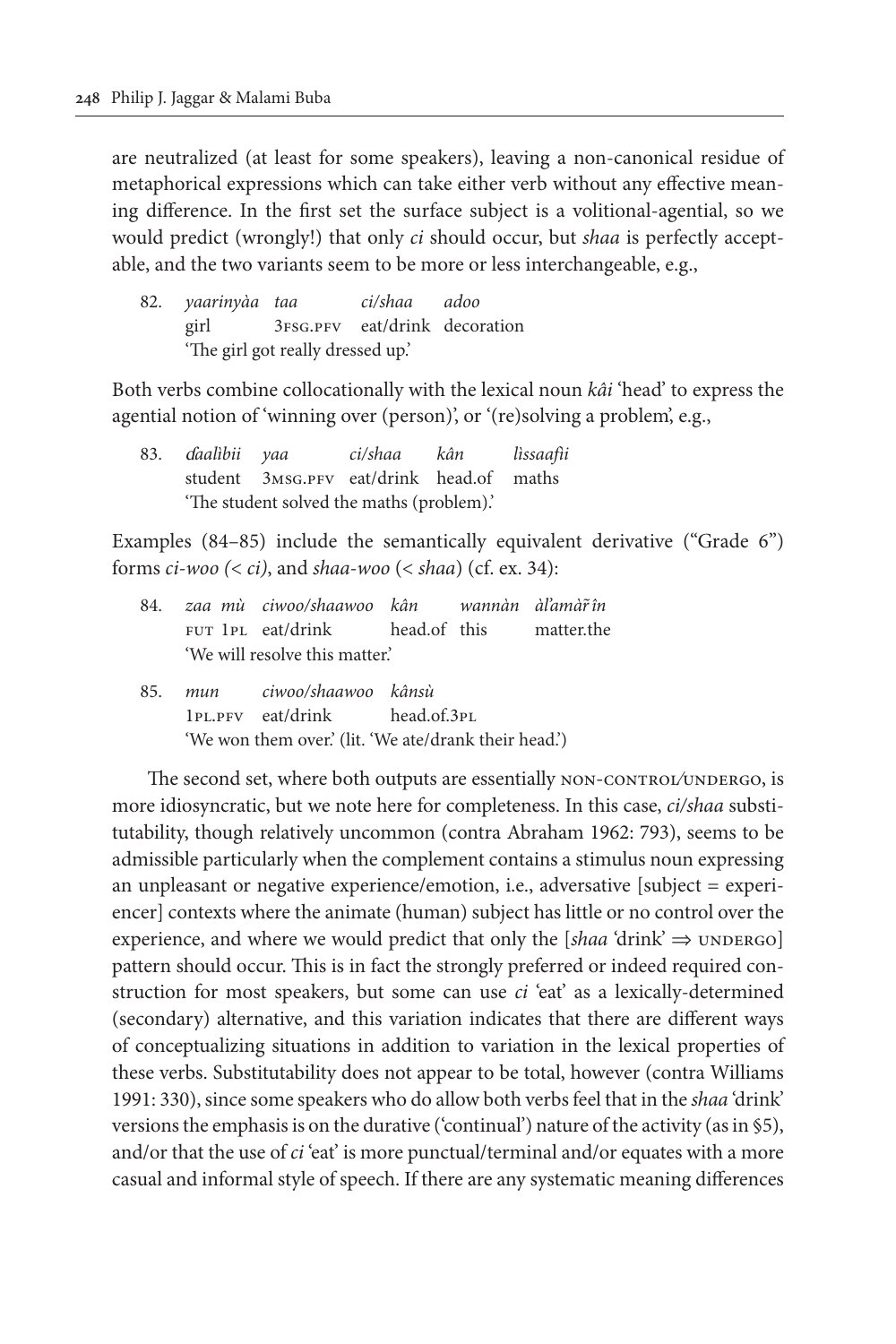they are very subtle, however, and any attempted characterizations are vague and general at best, so we leave clarification of this variation for possible future investigation. For present purposes, therefore, we simply list some of the more common examples with just a single English equivalent for each pair.

| 86. |                       | mun ci/shaa zamaa yâu               |  |  |  |  |
|-----|-----------------------|-------------------------------------|--|--|--|--|
|     |                       | 1PL.PFV eat/drink waiting today     |  |  |  |  |
|     |                       | 'We've suffered a long wait today.' |  |  |  |  |
|     | 87. yaa               | ci/shaa duukàa                      |  |  |  |  |
|     |                       | 3MSG.PFV eat/drink beating          |  |  |  |  |
|     |                       | 'He's taken a beating.'             |  |  |  |  |
| 88. | taa                   | ci/shaa zaagìi                      |  |  |  |  |
|     |                       | 3FSG.PFV eat/drink abuse            |  |  |  |  |
|     | 'She suffered abuse'. |                                     |  |  |  |  |

Finally, both verbs (with shaa again preferred by most/all speakers) can be used to express the process whereby materials take/absorb dyes (see also exx. 58–61 for similar 'absorb' metaphors):

| 89. zanèe yaa                                       |  | ci/shaa baabaa |                                     |  |  |
|-----------------------------------------------------|--|----------------|-------------------------------------|--|--|
|                                                     |  |                | cloth 3MSG.PFV eat/drink indigo dye |  |  |
| 'The cloth has taken/absorbed the indigo dye well.' |  |                |                                     |  |  |

## **Summary**

EAT/DRINK-based metaphors in Hausa present a plethora of subtly distinguishable but relatable meanings. In this exploratory account we have organized the various metaphorical elaborations of ci 'eat' and shaa 'drink' into approachable categories and explained their distribution, showing that the extensions are not randomly assigned, but in general form reasonably coherent and principled sub-systems. The boundaries are sometimes fuzzy, however, and the residue of idiosyncratic and dialectal variation has forced us to regularly turn to "prototypical" instances, where we have demonstrated that the meaning transfers are directly and naturally grounded in physiological realities. Thus, in metaphorical contexts  $ci$  canonically expresses the notion of OVERCOMING (CONTROL AND MANIPULATION) because the real-world act of eating involves a strongly agential subject applying high-impact manipulation to a stronglyaffected object (food) – it is prototypically more transitive than 'drink'. UNDERGO shaa, in contrast, has a reduced degree of control/manipulation, because the act of drinking involves a lesser degree of both agential intervention/force and of impact on the object (liquid) – it has weaker transitivity. An interesting semantic consequence of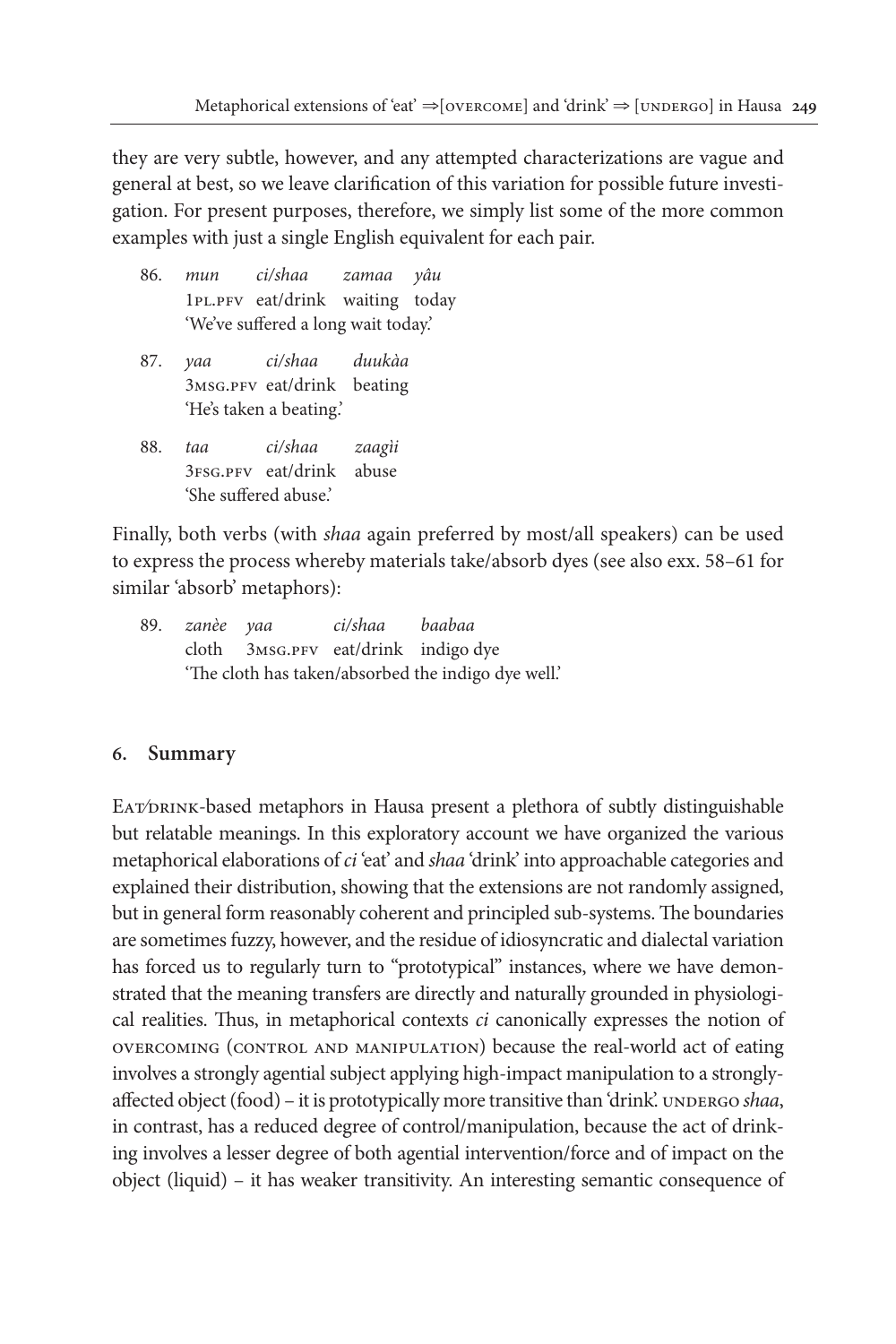the transfers is that, in canonical cases, the respective metaphorical OVERCOME VS. UNDERGO meanings are maximally distinct. We have also documented the quantificational ('do X frequently') function of shaa, alongside the basically durative sense of its metaphorical UNDERGO usage, two semantic extensions which are plausibly related and attributable to the fact that shaa-predicates often denote unbounded on-going processes, in contrast to metaphorical *ci* 'win, defeat, etc.' which is basically a punctual verb compatible with bounded achievements. These various correspondences are not accidental – humans utilize metaphorical concepts to understand and express abstraction through the medium of experiential concretes.

#### **Abbreviations**

Transcription:  $\dot{a}(a) = Low$  tone,  $\hat{a}(a) =$  Falling tone, High tone is unmarked; aa, ii, etc. = long, a, i, etc. = short;  $\delta$ ,  $d$  = laryngeal implosives,  $k$  = ejective,  $\tilde{r}$  = apical tap/roll, c and  $j =$  palato-alveolar affricates. Abbreviations:  $F =$  feminine;  $FUT =$ future;  $IMPFV = imperfective$ ;  $IO(m) = indirect object (marker)$ ;  $M = masculine$ ;  $NEG = negative; PFV = perfective; PL = plural; SG = singular; SJNCTV = subjunctive;$  $1/2/3/4$  = first/second/third/fourth person.  $#$  = semantically anomalous.

### **References**

- Abraham, Roy Clive. 1962. Dictionary of the Hausa language. London: University of London Press.
- Ahmad, Mustapha. 1994. Aspects of Hausa compounding. Ph.D. dissertation, Indiana University.
- Amberber, Mengistu. 2002. Quirky alternations of transitivity: The case of ingestive predicates. In Language universals and variation, Mengistu Amberber & Peter Collins (Eds), 1–19. Westport CT: Praeger.
- Bargery, George Percy. 1934. A Hausa-English dictionary and English-Hausa vocabulary. London: OUP.
- Benor, Sarah Bunin & Roger Levy. 2006. The chicken or the egg? A probabilistic analysis of English binomials. Language 82(2): 233–278.
- Dixon, R.M.W. & Alexandra Y. Aikhenwald (Eds), 2000. Changing valency. Cambridge: CUP.
- Gibbs, Raymond W. & Gerald J. Steen (Eds), 1999. Metaphor in Cognitive Linguistics. Amsterdam: John Benjamins.
- Gouffé, Claude. 1966. 'Manger' et 'boire' en haoussa. Revue de l'École Nationale des Langues Orientales 3: 77–111.
- Haspelmath, Martin. 1994. Passive participles across languages. Voice: Form and function [Typological Studies in Language 27], Barbara A. Fox & Paul J. Hopper (Eds), 151–77. Amsterdam: John Benjamins.
- Heine, Bernd. 1997. Cognitive foundations of grammar. Oxford: OUP.